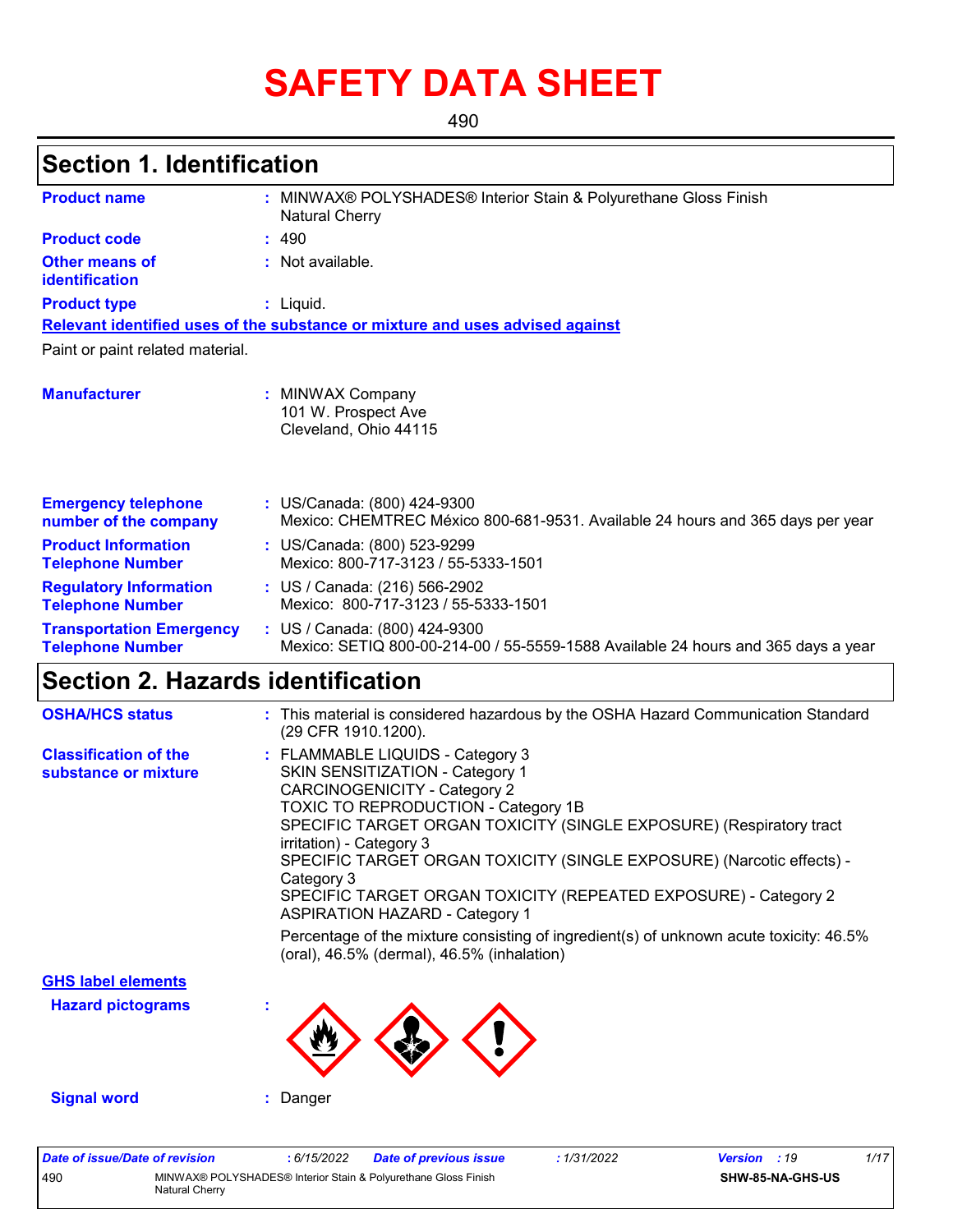### **Section 2. Hazards identification**

| <b>Hazard statements</b>                   | : Flammable liquid and vapor.<br>May be fatal if swallowed and enters airways.<br>May cause an allergic skin reaction.<br>May cause respiratory irritation.<br>May cause drowsiness or dizziness.<br>Suspected of causing cancer.<br>May damage fertility or the unborn child.<br>May cause damage to organs through prolonged or repeated exposure.                                                                                                                                                                                                                                         |
|--------------------------------------------|----------------------------------------------------------------------------------------------------------------------------------------------------------------------------------------------------------------------------------------------------------------------------------------------------------------------------------------------------------------------------------------------------------------------------------------------------------------------------------------------------------------------------------------------------------------------------------------------|
| <b>Precautionary statements</b>            |                                                                                                                                                                                                                                                                                                                                                                                                                                                                                                                                                                                              |
| <b>General</b>                             | : Read label before use. Keep out of reach of children. If medical advice is needed,<br>have product container or label at hand.                                                                                                                                                                                                                                                                                                                                                                                                                                                             |
| <b>Prevention</b>                          | : Obtain special instructions before use. Do not handle until all safety precautions have<br>been read and understood. Wear protective gloves, protective clothing and eye or face<br>protection. Keep away from heat, hot surfaces, sparks, open flames and other ignition<br>sources. No smoking. Use explosion-proof electrical, ventilating or lighting equipment.<br>Use non-sparking tools. Take action to prevent static discharges. Use only outdoors or<br>in a well-ventilated area. Do not breathe vapor. Contaminated work clothing must not<br>be allowed out of the workplace. |
| <b>Response</b>                            | : IF exposed or concerned: Get medical advice or attention. IF INHALED: Remove<br>person to fresh air and keep comfortable for breathing. Call a POISON CENTER or<br>doctor if you feel unwell. IF SWALLOWED: Immediately call a POISON CENTER or<br>doctor. Do NOT induce vomiting. IF ON SKIN (or hair): Take off immediately all<br>contaminated clothing. Rinse skin with water. Wash contaminated clothing before<br>reuse. IF ON SKIN: Wash with plenty of water. If skin irritation or rash occurs: Get<br>medical advice or attention.                                               |
| <b>Storage</b>                             | : Store locked up. Store in a well-ventilated place. Keep container tightly closed. Keep<br>cool.                                                                                                                                                                                                                                                                                                                                                                                                                                                                                            |
| <b>Disposal</b>                            | : Dispose of contents and container in accordance with all local, regional, national and<br>international regulations.                                                                                                                                                                                                                                                                                                                                                                                                                                                                       |
| <b>Supplemental label</b><br>elements      | DELAYED EFFECTS FROM LONG TERM OVEREXPOSURE. Contains solvents which<br>can cause permanent brain and nervous system damage. Intentional misuse by<br>deliberately concentrating and inhaling the contents can be harmful or fatal. WARNING:<br>This product contains chemicals known to the State of California to cause cancer and<br>birth defects or other reproductive harm.                                                                                                                                                                                                            |
|                                            | Please refer to the SDS for additional information. Keep out of reach of children. Do not<br>transfer contents to other containers for storage.                                                                                                                                                                                                                                                                                                                                                                                                                                              |
| <b>Hazards not otherwise</b><br>classified | : DANGER: Rags, steel wool, other waste soaked with this product, and sanding residue<br>may spontaneously catch fire if improperly discarded. Immediately place rags, steel<br>wool, other waste soaked with this product, and sanding residue in a sealed, water-filled,<br>metal container. Dispose of in accordance with local fire regulations.                                                                                                                                                                                                                                         |
|                                            |                                                                                                                                                                                                                                                                                                                                                                                                                                                                                                                                                                                              |

## **Section 3. Composition/information on ingredients**

| Substance/mixture     | : Mixture                   |
|-----------------------|-----------------------------|
| <b>Other means of</b> | $\therefore$ Not available. |
| <b>identification</b> |                             |

**CAS number/other identifiers**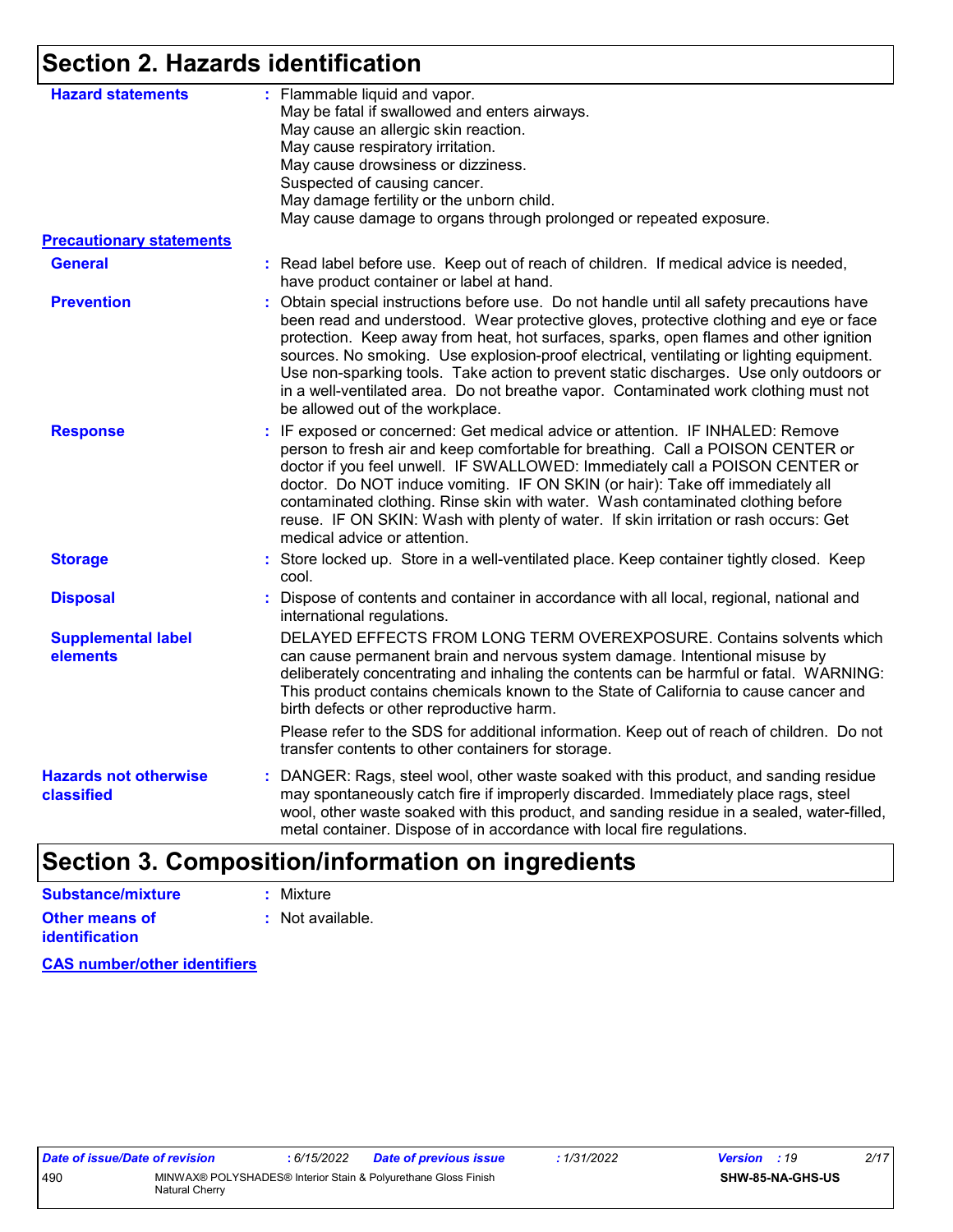### **Section 3. Composition/information on ingredients**

| <b>Ingredient name</b>               | % by weight | <b>CAS number</b> |
|--------------------------------------|-------------|-------------------|
| Light Aliphatic Hydrocarbon          | l≥25 - ≤50  | 64742-47-8        |
| Light Aliphatic Hydrocarbon          | l≥10 - ≤25  | 64742-47-8        |
| Med. Aliphatic Hydrocarbon Solvent   | <1          | 64742-88-7        |
| Zirconium 2-Ethylhexanoate           | ≤1          | 22464-99-9        |
| <b>Aliphatic Solvent</b>             | <1          | 64742-47-8        |
| Hydrotreated Heavy Petroleum Naphtha | ≤0.3        | 64742-48-9        |
| Mineral Spirits (Odorless)           | l≤0.3       | 64742-47-8        |
| Cobalt 2-Ethylhexanoate              | ≤0.3        | 136-52-7          |
| Methyl Ethyl Ketoxime                | ≤0.3        | 96-29-7           |

Any concentration shown as a range is to protect confidentiality or is due to batch variation.

**There are no additional ingredients present which, within the current knowledge of the supplier and in the concentrations applicable, are classified and hence require reporting in this section.**

**Occupational exposure limits, if available, are listed in Section 8.**

### **Section 4. First aid measures**

#### **Description of necessary first aid measures**

| <b>Eye contact</b>  | : Immediately flush eyes with plenty of water, occasionally lifting the upper and lower<br>eyelids. Check for and remove any contact lenses. Continue to rinse for at least 10<br>minutes. Get medical attention.                                                                                                                                                                                                                                                                                                                                                                                                                                                                                                                                       |
|---------------------|---------------------------------------------------------------------------------------------------------------------------------------------------------------------------------------------------------------------------------------------------------------------------------------------------------------------------------------------------------------------------------------------------------------------------------------------------------------------------------------------------------------------------------------------------------------------------------------------------------------------------------------------------------------------------------------------------------------------------------------------------------|
| <b>Inhalation</b>   | : Remove victim to fresh air and keep at rest in a position comfortable for breathing. If it<br>is suspected that fumes are still present, the rescuer should wear an appropriate mask<br>or self-contained breathing apparatus. If not breathing, if breathing is irregular or if<br>respiratory arrest occurs, provide artificial respiration or oxygen by trained personnel. It<br>may be dangerous to the person providing aid to give mouth-to-mouth resuscitation.<br>Get medical attention. If necessary, call a poison center or physician. If unconscious,<br>place in recovery position and get medical attention immediately. Maintain an open<br>airway. Loosen tight clothing such as a collar, tie, belt or waistband.                    |
| <b>Skin contact</b> | : Wash with plenty of soap and water. Remove contaminated clothing and shoes. Wash<br>contaminated clothing thoroughly with water before removing it, or wear gloves.<br>Continue to rinse for at least 10 minutes. Get medical attention. In the event of any<br>complaints or symptoms, avoid further exposure. Wash clothing before reuse. Clean<br>shoes thoroughly before reuse.                                                                                                                                                                                                                                                                                                                                                                   |
| <b>Ingestion</b>    | : Get medical attention immediately. Call a poison center or physician. Wash out mouth<br>with water. Remove dentures if any. If material has been swallowed and the exposed<br>person is conscious, give small quantities of water to drink. Stop if the exposed person<br>feels sick as vomiting may be dangerous. Aspiration hazard if swallowed. Can enter<br>lungs and cause damage. Do not induce vomiting. If vomiting occurs, the head should<br>be kept low so that vomit does not enter the lungs. Never give anything by mouth to an<br>unconscious person. If unconscious, place in recovery position and get medical<br>attention immediately. Maintain an open airway. Loosen tight clothing such as a collar,<br>tie, belt or waistband. |

#### **Most important symptoms/effects, acute and delayed**

| <b>Potential acute health effects</b> |                                                                                                                              |
|---------------------------------------|------------------------------------------------------------------------------------------------------------------------------|
| <b>Eye contact</b>                    | : No known significant effects or critical hazards.                                                                          |
| <b>Inhalation</b>                     | : Can cause central nervous system (CNS) depression. May cause drowsiness or<br>dizziness. May cause respiratory irritation. |
| <b>Skin contact</b>                   | : May cause an allergic skin reaction.                                                                                       |
| <b>Ingestion</b>                      | : Can cause central nervous system (CNS) depression. May be fatal if swallowed and<br>enters airways.                        |

### **Over-exposure signs/symptoms**

| Date of issue/Date of revision |                                                                                         | : 6/15/2022 | <b>Date of previous issue</b> | : 1/31/2022 | <b>Version</b> : 19 |                         | 3/17 |
|--------------------------------|-----------------------------------------------------------------------------------------|-------------|-------------------------------|-------------|---------------------|-------------------------|------|
| 490                            | MINWAX® POLYSHADES® Interior Stain & Polyurethane Gloss Finish<br><b>Natural Cherry</b> |             |                               |             |                     | <b>SHW-85-NA-GHS-US</b> |      |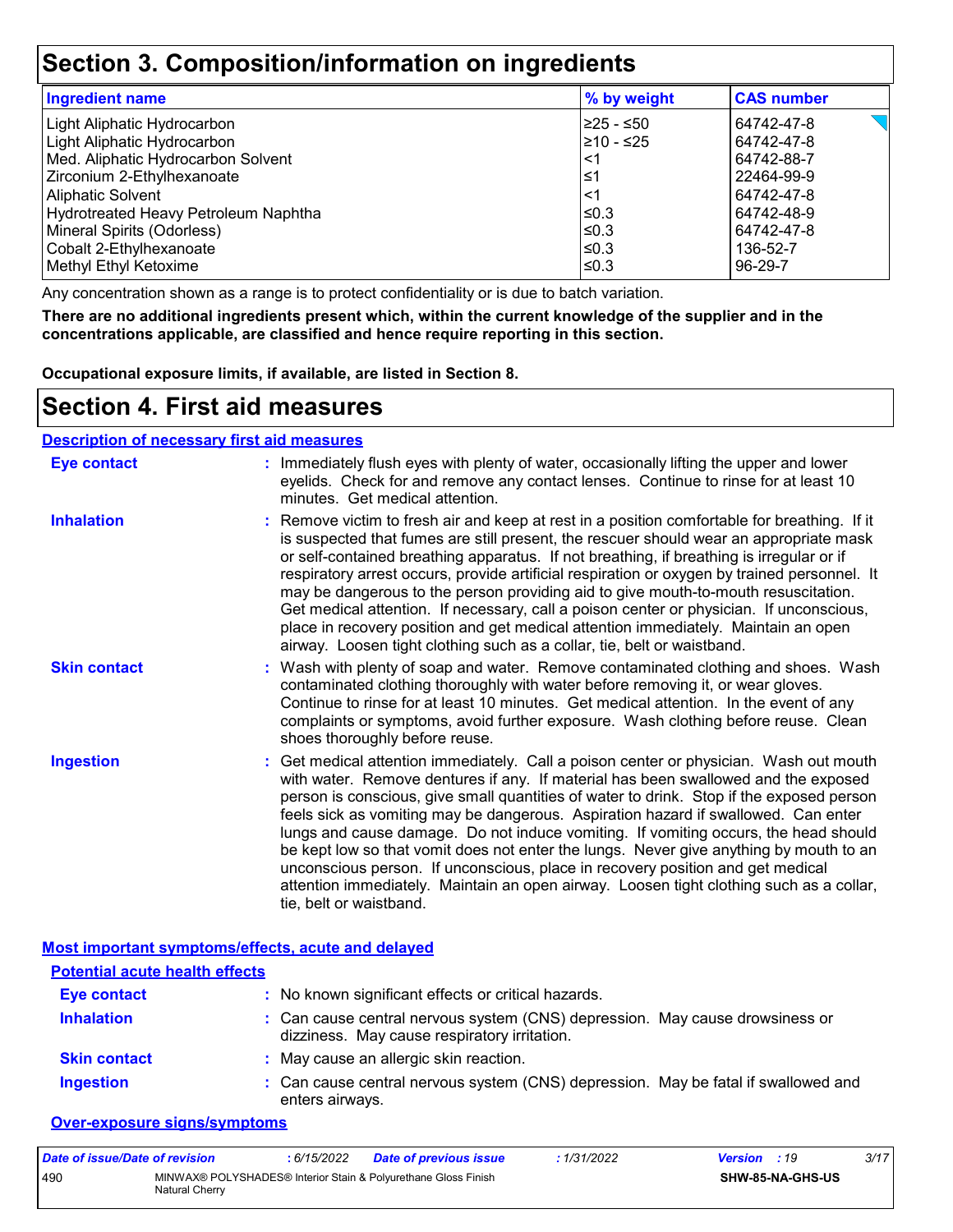## **Section 4. First aid measures**

| <b>Eye contact</b>                | : No specific data.                                                                                                                                                                                                                                                                                                                                                                                             |
|-----------------------------------|-----------------------------------------------------------------------------------------------------------------------------------------------------------------------------------------------------------------------------------------------------------------------------------------------------------------------------------------------------------------------------------------------------------------|
| <b>Inhalation</b>                 | : Adverse symptoms may include the following:<br>respiratory tract irritation<br>coughing<br>nausea or vomiting<br>headache<br>drowsiness/fatigue<br>dizziness/vertigo<br>unconsciousness<br>reduced fetal weight<br>increase in fetal deaths<br>skeletal malformations                                                                                                                                         |
| <b>Skin contact</b>               | Adverse symptoms may include the following:<br>irritation<br>redness<br>reduced fetal weight<br>increase in fetal deaths<br>skeletal malformations                                                                                                                                                                                                                                                              |
| <b>Ingestion</b>                  | : Adverse symptoms may include the following:<br>nausea or vomiting<br>reduced fetal weight<br>increase in fetal deaths<br>skeletal malformations<br>Indication of immediate medical attention and special treatment needed, if necessary                                                                                                                                                                       |
| <b>Notes to physician</b>         | : Treat symptomatically. Contact poison treatment specialist immediately if large<br>quantities have been ingested or inhaled.                                                                                                                                                                                                                                                                                  |
| <b>Specific treatments</b>        | No specific treatment.                                                                                                                                                                                                                                                                                                                                                                                          |
| <b>Protection of first-aiders</b> | : No action shall be taken involving any personal risk or without suitable training. If it is<br>suspected that fumes are still present, the rescuer should wear an appropriate mask or<br>self-contained breathing apparatus. It may be dangerous to the person providing aid to<br>give mouth-to-mouth resuscitation. Wash contaminated clothing thoroughly with water<br>before removing it, or wear gloves. |

**See toxicological information (Section 11)**

## **Section 5. Fire-fighting measures**

| <b>Extinguishing media</b>                           |                                                                                                                                                                                                                                                                                                                                                                                                                          |
|------------------------------------------------------|--------------------------------------------------------------------------------------------------------------------------------------------------------------------------------------------------------------------------------------------------------------------------------------------------------------------------------------------------------------------------------------------------------------------------|
| <b>Suitable extinguishing</b><br>media               | : Use dry chemical, $CO2$ , water spray (fog) or foam.                                                                                                                                                                                                                                                                                                                                                                   |
| Unsuitable extinguishing<br>media                    | : Do not use water jet.                                                                                                                                                                                                                                                                                                                                                                                                  |
| <b>Specific hazards arising</b><br>from the chemical | : Flammable liquid and vapor. Runoff to sewer may create fire or explosion hazard. In a<br>fire or if heated, a pressure increase will occur and the container may burst, with the risk<br>of a subsequent explosion. The vapor/gas is heavier than air and will spread along the<br>ground. Vapors may accumulate in low or confined areas or travel a considerable<br>distance to a source of ignition and flash back. |
| <b>Hazardous thermal</b><br>decomposition products   | : Decomposition products may include the following materials:<br>carbon dioxide<br>carbon monoxide                                                                                                                                                                                                                                                                                                                       |

| Date of issue/Date of revision |                | 6/15/2022 | <b>Date of previous issue</b>                                  | : 1/31/2022 | <b>Version</b> : 19 |                  | 4/17 |
|--------------------------------|----------------|-----------|----------------------------------------------------------------|-------------|---------------------|------------------|------|
| 490                            | Natural Cherry |           | MINWAX® POLYSHADES® Interior Stain & Polyurethane Gloss Finish |             |                     | SHW-85-NA-GHS-US |      |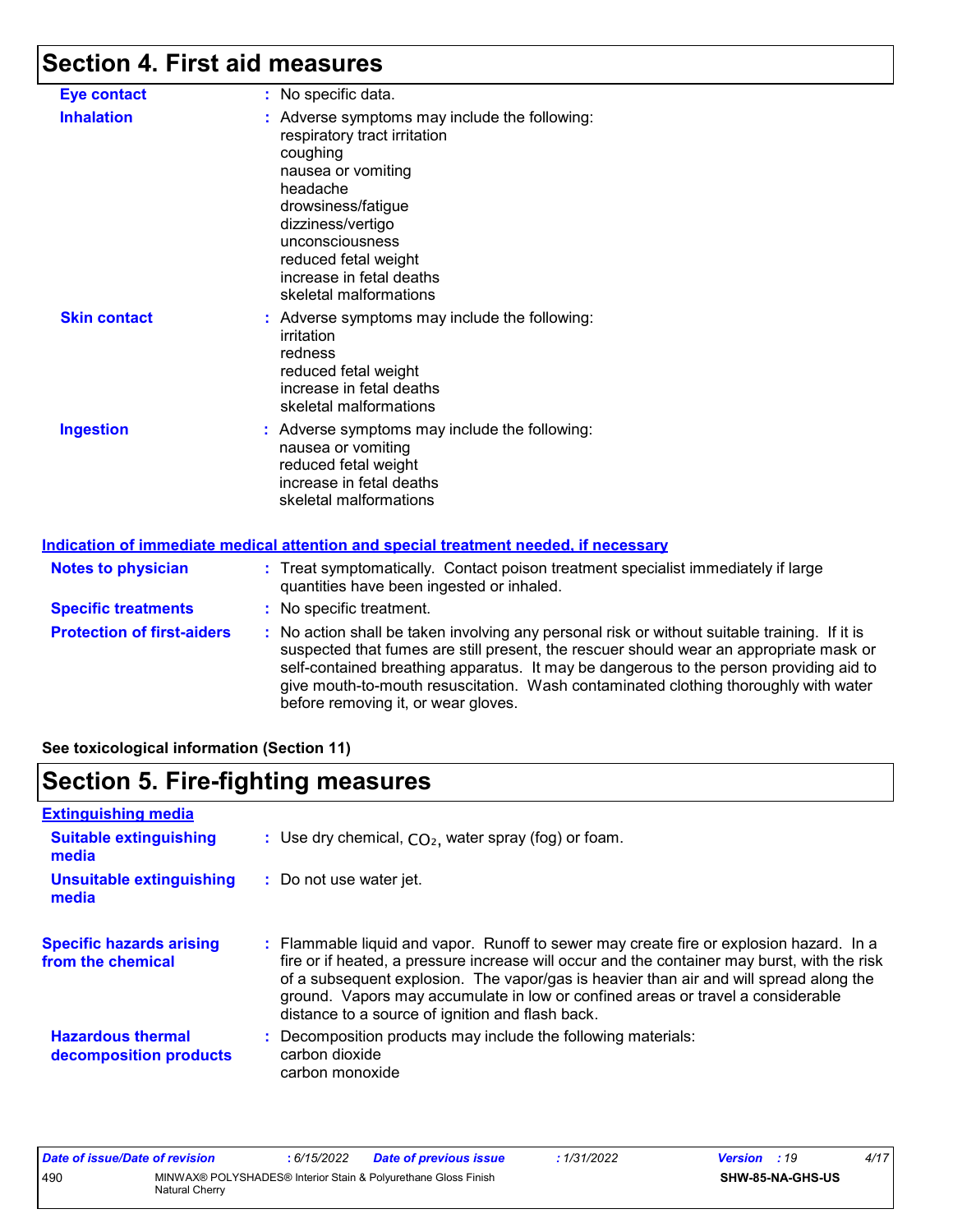## **Section 5. Fire-fighting measures**

| <b>Special protective actions</b><br>for fire-fighters | : Promptly isolate the scene by removing all persons from the vicinity of the incident if<br>there is a fire. No action shall be taken involving any personal risk or without suitable<br>training. Move containers from fire area if this can be done without risk. Use water<br>spray to keep fire-exposed containers cool. |
|--------------------------------------------------------|-------------------------------------------------------------------------------------------------------------------------------------------------------------------------------------------------------------------------------------------------------------------------------------------------------------------------------|
| <b>Special protective</b>                              | : Fire-fighters should wear appropriate protective equipment and self-contained breathing                                                                                                                                                                                                                                     |
| equipment for fire-fighters                            | apparatus (SCBA) with a full face-piece operated in positive pressure mode.                                                                                                                                                                                                                                                   |

### **Section 6. Accidental release measures**

|                                                       | Personal precautions, protective equipment and emergency procedures                                                                                                                                                                                                                                                                                                                                                                                                                                                                                                                                                                                                                                                                                                  |
|-------------------------------------------------------|----------------------------------------------------------------------------------------------------------------------------------------------------------------------------------------------------------------------------------------------------------------------------------------------------------------------------------------------------------------------------------------------------------------------------------------------------------------------------------------------------------------------------------------------------------------------------------------------------------------------------------------------------------------------------------------------------------------------------------------------------------------------|
| For non-emergency<br>personnel                        | : No action shall be taken involving any personal risk or without suitable training.<br>Evacuate surrounding areas. Keep unnecessary and unprotected personnel from<br>entering. Do not touch or walk through spilled material. Shut off all ignition sources.<br>No flares, smoking or flames in hazard area. Avoid breathing vapor or mist. Provide<br>adequate ventilation. Wear appropriate respirator when ventilation is inadequate. Put<br>on appropriate personal protective equipment.                                                                                                                                                                                                                                                                      |
| For emergency responders :                            | If specialized clothing is required to deal with the spillage, take note of any information in<br>Section 8 on suitable and unsuitable materials. See also the information in "For non-<br>emergency personnel".                                                                                                                                                                                                                                                                                                                                                                                                                                                                                                                                                     |
| <b>Environmental precautions</b>                      | : Avoid dispersal of spilled material and runoff and contact with soil, waterways, drains<br>and sewers. Inform the relevant authorities if the product has caused environmental<br>pollution (sewers, waterways, soil or air).                                                                                                                                                                                                                                                                                                                                                                                                                                                                                                                                      |
| Methods and materials for containment and cleaning up |                                                                                                                                                                                                                                                                                                                                                                                                                                                                                                                                                                                                                                                                                                                                                                      |
| <b>Small spill</b>                                    | : Stop leak if without risk. Move containers from spill area. Use spark-proof tools and<br>explosion-proof equipment. Dilute with water and mop up if water-soluble. Alternatively,<br>or if water-insoluble, absorb with an inert dry material and place in an appropriate waste<br>disposal container. Dispose of via a licensed waste disposal contractor.                                                                                                                                                                                                                                                                                                                                                                                                        |
| <b>Large spill</b>                                    | : Stop leak if without risk. Move containers from spill area. Use spark-proof tools and<br>explosion-proof equipment. Approach release from upwind. Prevent entry into sewers,<br>water courses, basements or confined areas. Wash spillages into an effluent treatment<br>plant or proceed as follows. Contain and collect spillage with non-combustible,<br>absorbent material e.g. sand, earth, vermiculite or diatomaceous earth and place in<br>container for disposal according to local regulations (see Section 13). Dispose of via a<br>licensed waste disposal contractor. Contaminated absorbent material may pose the<br>same hazard as the spilled product. Note: see Section 1 for emergency contact<br>information and Section 13 for waste disposal. |

## **Section 7. Handling and storage**

#### **Precautions for safe handling**

| <b>Protective measures</b> | : Put on appropriate personal protective equipment (see Section 8). Persons with a<br>history of skin sensitization problems should not be employed in any process in which<br>this product is used. Avoid exposure - obtain special instructions before use. Avoid<br>exposure during pregnancy. Do not handle until all safety precautions have been read<br>and understood. Do not get in eyes or on skin or clothing. Do not breathe vapor or mist.<br>Do not swallow. Use only with adequate ventilation. Wear appropriate respirator when<br>ventilation is inadequate. Do not enter storage areas and confined spaces unless<br>adequately ventilated. Keep in the original container or an approved alternative made<br>from a compatible material, kept tightly closed when not in use. Store and use away<br>from heat, sparks, open flame or any other ignition source. Use explosion-proof<br>electrical (ventilating, lighting and material handling) equipment. Use only non-sparking<br>tools. Take precautionary measures against electrostatic discharges. Empty containers |
|----------------------------|----------------------------------------------------------------------------------------------------------------------------------------------------------------------------------------------------------------------------------------------------------------------------------------------------------------------------------------------------------------------------------------------------------------------------------------------------------------------------------------------------------------------------------------------------------------------------------------------------------------------------------------------------------------------------------------------------------------------------------------------------------------------------------------------------------------------------------------------------------------------------------------------------------------------------------------------------------------------------------------------------------------------------------------------------------------------------------------------|
|                            | retain product residue and can be hazardous. Do not reuse container.                                                                                                                                                                                                                                                                                                                                                                                                                                                                                                                                                                                                                                                                                                                                                                                                                                                                                                                                                                                                                         |

| Date of issue/Date of revision |                                                                                  | : 6/15/2022 | <b>Date of previous issue</b> | : 1/31/2022 | <b>Version</b> : 19 |                         | 5/17 |
|--------------------------------|----------------------------------------------------------------------------------|-------------|-------------------------------|-------------|---------------------|-------------------------|------|
| 490                            | MINWAX® POLYSHADES® Interior Stain & Polyurethane Gloss Finish<br>Natural Cherry |             |                               |             |                     | <b>SHW-85-NA-GHS-US</b> |      |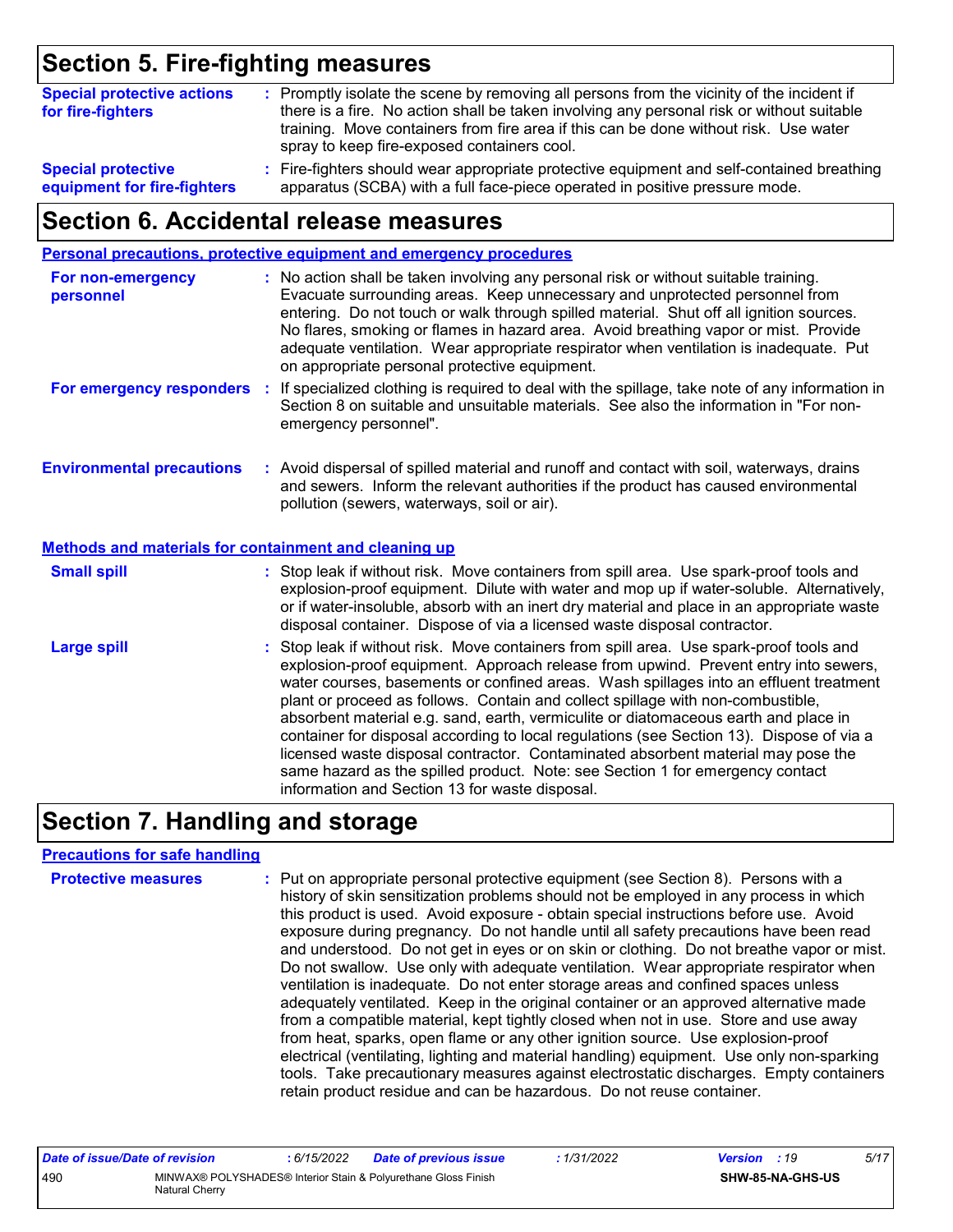## **Section 7. Handling and storage**

| <b>Advice on general</b><br>occupational hygiene                                 | : Eating, drinking and smoking should be prohibited in areas where this material is<br>handled, stored and processed. Workers should wash hands and face before eating,<br>drinking and smoking. Remove contaminated clothing and protective equipment before<br>entering eating areas. See also Section 8 for additional information on hygiene<br>measures.                                                                                                                                                                                                                                                                                                                                                      |
|----------------------------------------------------------------------------------|--------------------------------------------------------------------------------------------------------------------------------------------------------------------------------------------------------------------------------------------------------------------------------------------------------------------------------------------------------------------------------------------------------------------------------------------------------------------------------------------------------------------------------------------------------------------------------------------------------------------------------------------------------------------------------------------------------------------|
| <b>Conditions for safe storage,</b><br>including any<br><b>incompatibilities</b> | : Store in accordance with local regulations. Store in a segregated and approved area.<br>Store in original container protected from direct sunlight in a dry, cool and well-ventilated<br>area, away from incompatible materials (see Section 10) and food and drink. Store<br>locked up. Eliminate all ignition sources. Separate from oxidizing materials. Keep<br>container tightly closed and sealed until ready for use. Containers that have been<br>opened must be carefully resealed and kept upright to prevent leakage. Do not store in<br>unlabeled containers. Use appropriate containment to avoid environmental<br>contamination. See Section 10 for incompatible materials before handling or use. |

### **Section 8. Exposure controls/personal protection**

#### **Control parameters**

### **Occupational exposure limits (OSHA United States)**

| <b>Ingredient name</b>                                             | CAS#                     | <b>Exposure limits</b>                                                                                                                                                                                                                                                                                                                                            |
|--------------------------------------------------------------------|--------------------------|-------------------------------------------------------------------------------------------------------------------------------------------------------------------------------------------------------------------------------------------------------------------------------------------------------------------------------------------------------------------|
| Light Aliphatic Hydrocarbon                                        | 64742-47-8               | ACGIH TLV (United States, 1/2021).<br>Absorbed through skin.<br>TWA: 200 mg/m <sup>3</sup> , (as total hydrocarbon<br>vapor) 8 hours.                                                                                                                                                                                                                             |
| Light Aliphatic Hydrocarbon                                        | 64742-47-8               | ACGIH TLV (United States, 1/2021).<br>Absorbed through skin.<br>TWA: 200 mg/m <sup>3</sup> , (as total hydrocarbon<br>vapor) 8 hours.                                                                                                                                                                                                                             |
| Med. Aliphatic Hydrocarbon Solvent                                 | 64742-88-7               | OSHA PEL (United States, 5/2018).<br>TWA: 100 ppm 8 hours.<br>TWA: $400 \text{ mg/m}^3$ 8 hours.                                                                                                                                                                                                                                                                  |
| Zirconium 2-Ethylhexanoate                                         | 22464-99-9               | ACGIH TLV (United States, 1/2021).<br>TWA: $5 \text{ mg/m}^3$ , (as Zr) 8 hours.<br>STEL: 10 mg/m <sup>3</sup> , (as Zr) 15 minutes.<br>NIOSH REL (United States, 10/2020).<br>TWA: $5 \text{ mg/m}^3$ , (as Zr) 10 hours.<br>STEL: 10 mg/m <sup>3</sup> , (as Zr) 15 minutes.<br>OSHA PEL (United States, 5/2018).<br>TWA: $5 \text{ mg/m}^3$ , (as Zr) 8 hours. |
| <b>Aliphatic Solvent</b>                                           | 64742-47-8               | ACGIH TLV (United States, 1/2021).<br>Absorbed through skin.<br>TWA: 200 mg/m <sup>3</sup> , (as total hydrocarbon<br>vapor) 8 hours.                                                                                                                                                                                                                             |
| Hydrotreated Heavy Petroleum Naphtha<br>Mineral Spirits (Odorless) | 64742-48-9<br>64742-47-8 | None.<br>ACGIH TLV (United States, 1/2021).<br>Absorbed through skin.<br>TWA: 200 mg/m <sup>3</sup> , (as total hydrocarbon<br>vapor) 8 hours.                                                                                                                                                                                                                    |
| Cobalt 2-Ethylhexanoate                                            | 136-52-7                 | ACGIH TLV (United States, 1/2021). Skin<br>sensitizer. Inhalation sensitizer.<br>TWA: $0.02$ mg/m <sup>3</sup> , (as Co) 8 hours.                                                                                                                                                                                                                                 |
| Methyl Ethyl Ketoxime                                              | 96-29-7                  | OARS WEEL (United States, 1/2021). Skin<br>sensitizer.<br>TWA: 10 ppm 8 hours.                                                                                                                                                                                                                                                                                    |

### **Occupational exposure limits (Canada)**

| Date of issue/Date of revision |                                                                                  | : 6/15/2022 | <b>Date of previous issue</b> | : 1/31/2022 | <b>Version</b> : 19 |                         | 6/17 |
|--------------------------------|----------------------------------------------------------------------------------|-------------|-------------------------------|-------------|---------------------|-------------------------|------|
| 490                            | MINWAX® POLYSHADES® Interior Stain & Polyurethane Gloss Finish<br>Natural Cherry |             |                               |             |                     | <b>SHW-85-NA-GHS-US</b> |      |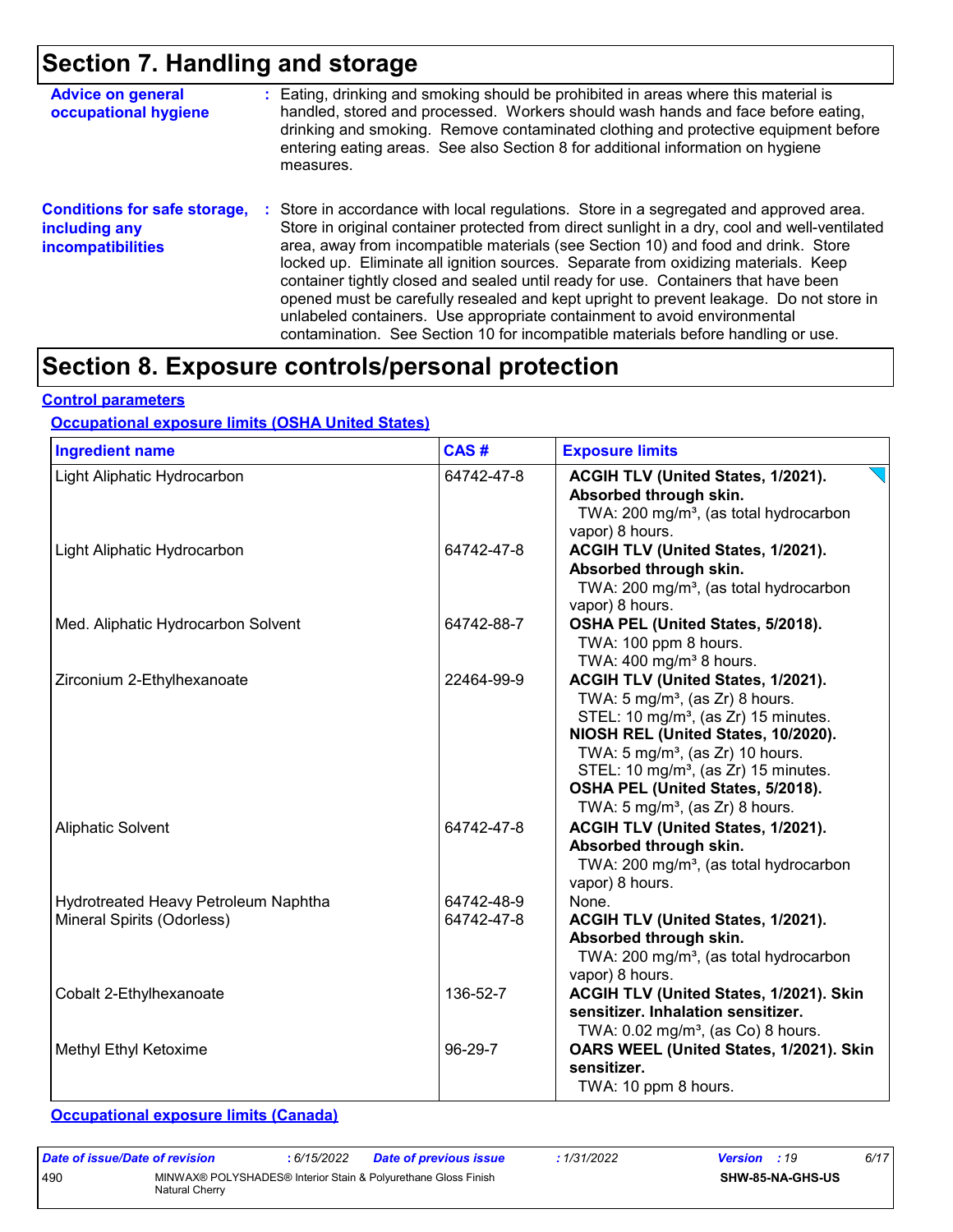## **Section 8. Exposure controls/personal protection**

| <b>Ingredient name</b>                            | CAS#       | <b>Exposure limits</b>                                                                                                                                                                                                                                                                                                                                                                                                                                                                                                                                                                                             |
|---------------------------------------------------|------------|--------------------------------------------------------------------------------------------------------------------------------------------------------------------------------------------------------------------------------------------------------------------------------------------------------------------------------------------------------------------------------------------------------------------------------------------------------------------------------------------------------------------------------------------------------------------------------------------------------------------|
| Petroleum refining, hydrotreated light distillate | 64742-47-8 | <b>CA British Columbia Provincial (Canada,</b><br>6/2021). Absorbed through skin.<br>TWA: 200 mg/m <sup>3</sup> , (as total hydrocarbon<br>vapour) 8 hours.<br>CA Alberta Provincial (Canada, 6/2018).<br>Absorbed through skin.<br>8 hrs OEL: 200 mg/m <sup>3</sup> , (as total hydrocarbon<br>vapour) 8 hours.<br>CA Ontario Provincial (Canada, 6/2019).<br>Absorbed through skin.<br>TWA: 200 mg/m <sup>3</sup> , (as total hydrocarbon<br>vapour) 8 hours.                                                                                                                                                    |
| Petroleum refining, hydrotreated light distillate | 64742-47-8 | <b>CA British Columbia Provincial (Canada,</b><br>6/2021). Absorbed through skin.<br>TWA: 200 mg/m <sup>3</sup> , (as total hydrocarbon<br>vapour) 8 hours.<br>CA Alberta Provincial (Canada, 6/2018).<br>Absorbed through skin.<br>8 hrs OEL: 200 mg/m <sup>3</sup> , (as total hydrocarbon<br>vapour) 8 hours.<br>CA Ontario Provincial (Canada, 6/2019).<br>Absorbed through skin.<br>TWA: 200 mg/m <sup>3</sup> , (as total hydrocarbon<br>vapour) 8 hours.                                                                                                                                                    |
| Zirconium 2-Ethylhexanoate                        | 22464-99-9 | CA Alberta Provincial (Canada, 6/2018).<br>8 hrs OEL: 5 mg/m <sup>3</sup> , (as Zr) 8 hours.<br>15 min OEL: 10 mg/m <sup>3</sup> , (as Zr) 15 minutes.<br><b>CA British Columbia Provincial (Canada,</b><br>6/2021).<br>TWA: $5 \text{ mg/m}^3$ , (as Zr) 8 hours.<br>STEL: 10 mg/m <sup>3</sup> , (as Zr) 15 minutes.<br>CA Quebec Provincial (Canada, 6/2021).<br>TWAEV: 5 mg/m <sup>3</sup> , (as Zr) 8 hours.<br>STEV: 10 mg/m <sup>3</sup> , (as Zr) 15 minutes.<br>CA Ontario Provincial (Canada, 6/2019).<br>STEL: 10 mg/m <sup>3</sup> , (as Zr) 15 minutes.<br>TWA: $5 \text{ mg/m}^3$ , (as Zr) 8 hours. |
| Petroleum refining, hydrotreated light distillate | 64742-47-8 | <b>CA British Columbia Provincial (Canada,</b><br>6/2021). Absorbed through skin.<br>TWA: 200 mg/m <sup>3</sup> , (as total hydrocarbon<br>vapour) 8 hours.<br>CA Alberta Provincial (Canada, 6/2018).<br>Absorbed through skin.<br>8 hrs OEL: 200 mg/m <sup>3</sup> , (as total hydrocarbon<br>vapour) 8 hours.<br>CA Ontario Provincial (Canada, 6/2019).<br>Absorbed through skin.<br>TWA: 200 mg/m <sup>3</sup> , (as total hydrocarbon<br>vapour) 8 hours.                                                                                                                                                    |
| Petroleum refining, hydrotreated light distillate | 64742-47-8 | <b>CA British Columbia Provincial (Canada,</b><br>6/2021). Absorbed through skin.<br>TWA: 200 mg/m <sup>3</sup> , (as total hydrocarbon<br>vapour) 8 hours.<br>CA Alberta Provincial (Canada, 6/2018).<br>Absorbed through skin.                                                                                                                                                                                                                                                                                                                                                                                   |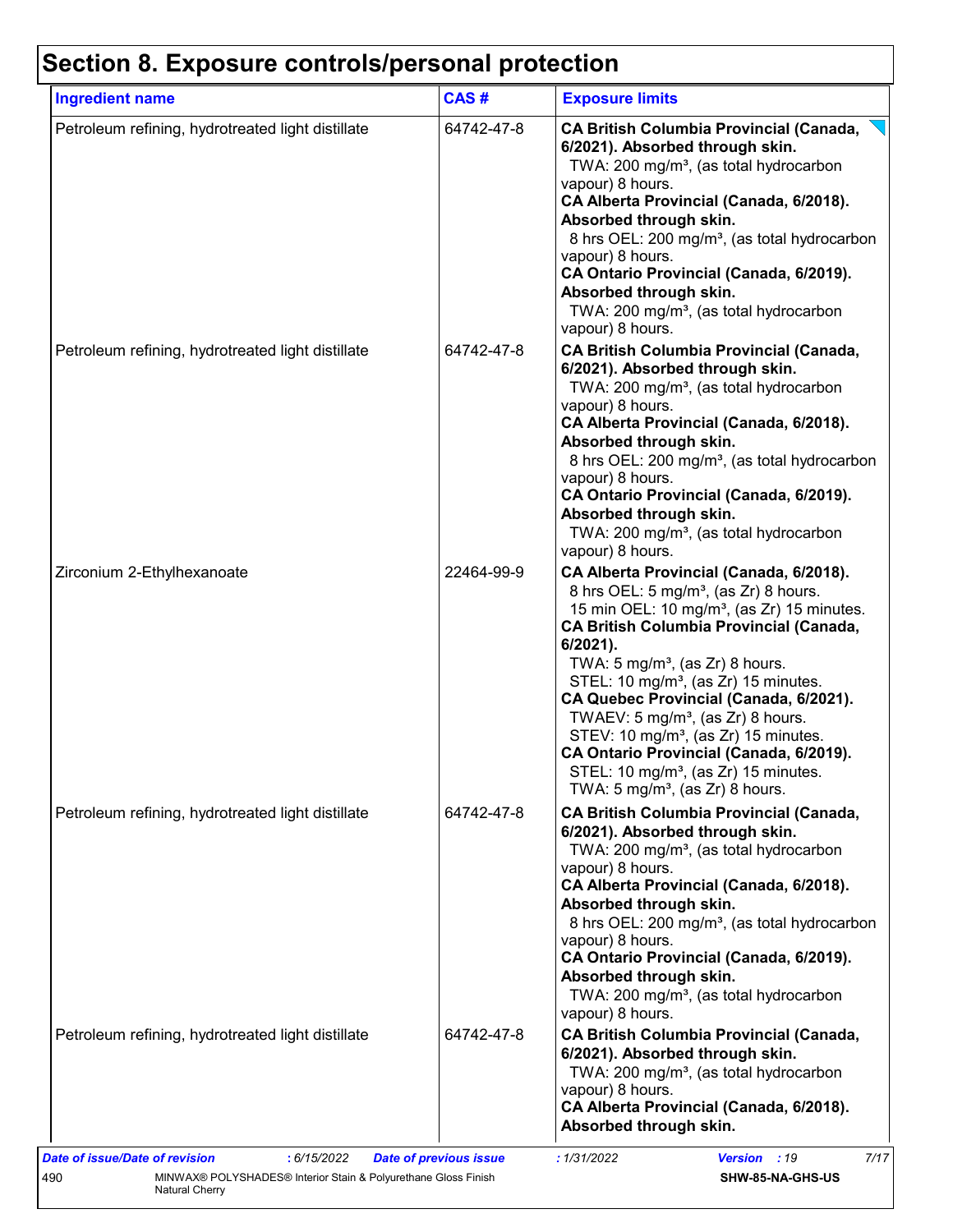### **Section 8. Exposure controls/personal protection**

|                         |          | 8 hrs OEL: 200 mg/m <sup>3</sup> , (as total hydrocarbon<br>vapour) 8 hours.<br>CA Ontario Provincial (Canada, 6/2019).<br>Absorbed through skin.<br>TWA: 200 mg/m <sup>3</sup> , (as total hydrocarbon<br>vapour) 8 hours.                                                                                                                                                                                                                                                                                                                                           |
|-------------------------|----------|-----------------------------------------------------------------------------------------------------------------------------------------------------------------------------------------------------------------------------------------------------------------------------------------------------------------------------------------------------------------------------------------------------------------------------------------------------------------------------------------------------------------------------------------------------------------------|
| Cobalt 2-Ethylhexanoate | 136-52-7 | <b>CA British Columbia Provincial (Canada,</b><br>6/2021). Skin sensitizer. Inhalation<br>sensitizer.<br>TWA: $0.02 \text{ mg/m}^3$ , (as Co, Total) 8 hours.<br>CA Quebec Provincial (Canada, 6/2021).<br>Skin sensitizer.<br>TWAEV: $0.02 \text{ mg/m}^3$ , (as Co) 8 hours.<br>CA Ontario Provincial (Canada, 6/2019).<br>TWA: $0.02$ mg/m <sup>3</sup> , (as Co) 8 hours.<br><b>CA Saskatchewan Provincial (Canada,</b><br>7/2013).<br>STEL: $0.06 \text{ mg/m}^3$ , (measured as Co) 15<br>minutes.<br>TWA: $0.02 \text{ mg/m}^3$ , (measured as Co) 8<br>hours. |
| Methyl Ethyl Ketoxime   | 96-29-7  | OARS WEEL (United States, 1/2021). Skin<br>sensitizer.<br>TWA: 10 ppm 8 hours.                                                                                                                                                                                                                                                                                                                                                                                                                                                                                        |

#### **Occupational exposure limits (Mexico)**

|                             | CAS#       | <b>Exposure limits</b>                                                                                                                |
|-----------------------------|------------|---------------------------------------------------------------------------------------------------------------------------------------|
| Light Aliphatic Hydrocarbon | 64742-47-8 | ACGIH TLV (United States, 1/2021).<br>Absorbed through skin.<br>TWA: 200 mg/m <sup>3</sup> , (as total hydrocarbon<br>vapor) 8 hours. |
| Light Aliphatic Hydrocarbon | 64742-47-8 | ACGIH TLV (United States, 1/2021).<br>Absorbed through skin.<br>TWA: 200 mg/m <sup>3</sup> , (as total hydrocarbon<br>vapor) 8 hours. |
| Zirconium 2-Ethylhexanoate  | 22464-99-9 | NOM-010-STPS-2014 (Mexico, 4/2016).<br>TWA: $5 \text{ mg/m}^3$ , (as Zr) 8 hours.<br>STEL: 10 mg/m <sup>3</sup> , (as Zr) 15 minutes. |
| Cobalt 2-Ethylhexanoate     | 136-52-7   | NOM-010-STPS-2014 (Mexico, 4/2016).<br>TWA: $0.02$ mg/m <sup>3</sup> , (as Co) 8 hours.                                               |

Emissions from ventilation or work process equipment should be checked to ensure **:** they comply with the requirements of environmental protection legislation. In some cases, fume scrubbers, filters or engineering modifications to the process equipment will be necessary to reduce emissions to acceptable levels. **Appropriate engineering controls :** Use only with adequate ventilation. Use process enclosures, local exhaust ventilation or other engineering controls to keep worker exposure to airborne contaminants below any recommended or statutory limits. The engineering controls also need to keep gas, vapor or dust concentrations below any lower explosive limits. Use explosion-proof ventilation equipment. **Individual protection measures Environmental exposure controls**

| Date of issue/Date of revision |                | : 6/15/2022 | <b>Date of previous issue</b>                                  | : 1/31/2022 | <b>Version</b> : 19 |                  | 8/17 |  |
|--------------------------------|----------------|-------------|----------------------------------------------------------------|-------------|---------------------|------------------|------|--|
| 490                            | Natural Cherry |             | MINWAX® POLYSHADES® Interior Stain & Polyurethane Gloss Finish |             |                     | SHW-85-NA-GHS-US |      |  |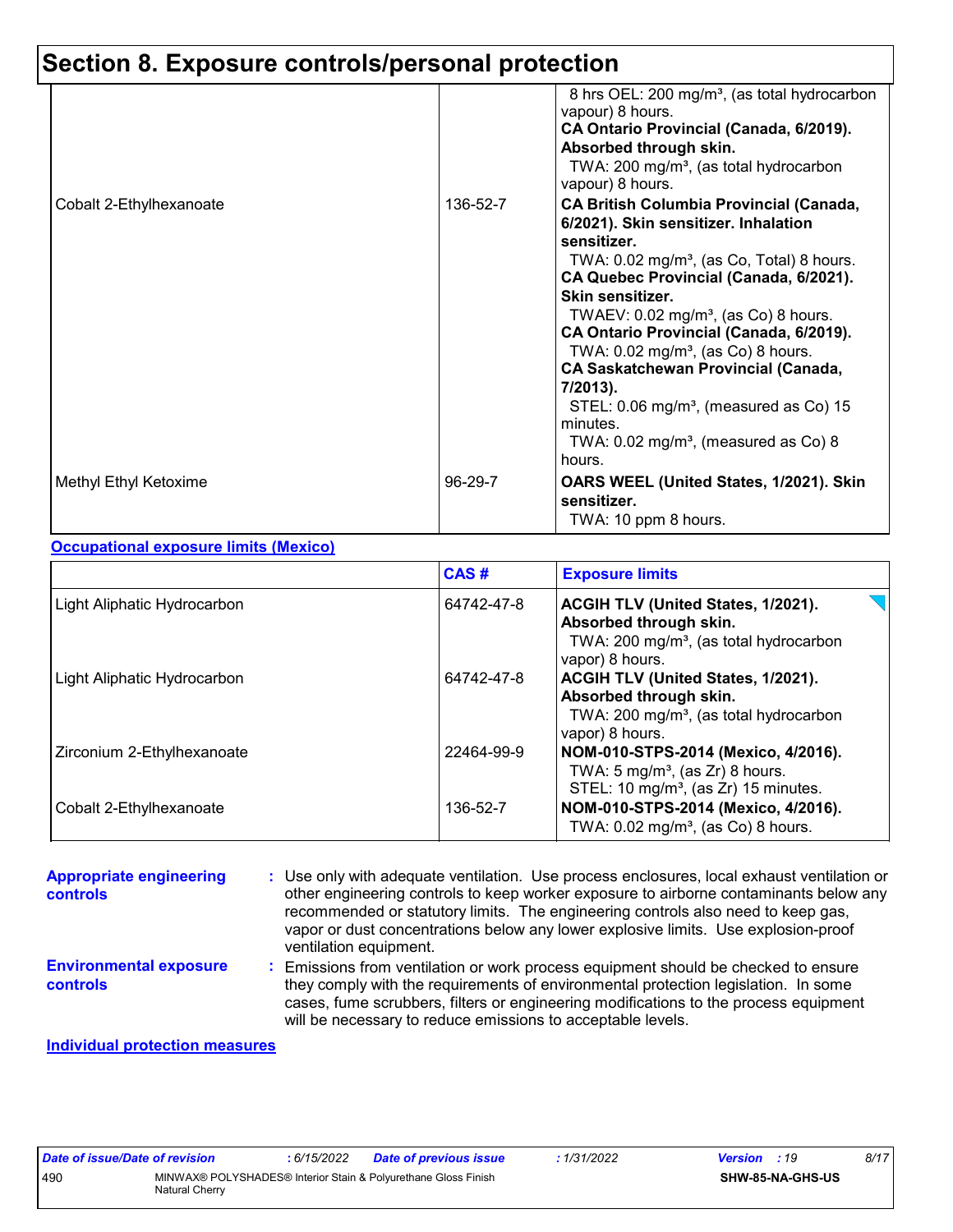## **Section 8. Exposure controls/personal protection**

| <b>Hygiene measures</b>       | : Wash hands, forearms and face thoroughly after handling chemical products, before<br>eating, smoking and using the lavatory and at the end of the working period.<br>Appropriate techniques should be used to remove potentially contaminated clothing.<br>Contaminated work clothing should not be allowed out of the workplace. Wash<br>contaminated clothing before reusing. Ensure that eyewash stations and safety<br>showers are close to the workstation location.                                                                                                                                            |
|-------------------------------|------------------------------------------------------------------------------------------------------------------------------------------------------------------------------------------------------------------------------------------------------------------------------------------------------------------------------------------------------------------------------------------------------------------------------------------------------------------------------------------------------------------------------------------------------------------------------------------------------------------------|
| <b>Eye/face protection</b>    | : Safety eyewear complying with an approved standard should be used when a risk<br>assessment indicates this is necessary to avoid exposure to liquid splashes, mists,<br>gases or dusts. If contact is possible, the following protection should be worn, unless<br>the assessment indicates a higher degree of protection: safety glasses with side-<br>shields.                                                                                                                                                                                                                                                     |
| <b>Skin protection</b>        |                                                                                                                                                                                                                                                                                                                                                                                                                                                                                                                                                                                                                        |
| <b>Hand protection</b>        | : Chemical-resistant, impervious gloves complying with an approved standard should be<br>worn at all times when handling chemical products if a risk assessment indicates this is<br>necessary. Considering the parameters specified by the glove manufacturer, check<br>during use that the gloves are still retaining their protective properties. It should be<br>noted that the time to breakthrough for any glove material may be different for different<br>glove manufacturers. In the case of mixtures, consisting of several substances, the<br>protection time of the gloves cannot be accurately estimated. |
| <b>Body protection</b>        | : Personal protective equipment for the body should be selected based on the task being<br>performed and the risks involved and should be approved by a specialist before<br>handling this product. When there is a risk of ignition from static electricity, wear anti-<br>static protective clothing. For the greatest protection from static discharges, clothing<br>should include anti-static overalls, boots and gloves.                                                                                                                                                                                         |
| <b>Other skin protection</b>  | : Appropriate footwear and any additional skin protection measures should be selected<br>based on the task being performed and the risks involved and should be approved by a<br>specialist before handling this product.                                                                                                                                                                                                                                                                                                                                                                                              |
| <b>Respiratory protection</b> | : Based on the hazard and potential for exposure, select a respirator that meets the<br>appropriate standard or certification. Respirators must be used according to a<br>respiratory protection program to ensure proper fitting, training, and other important<br>aspects of use.                                                                                                                                                                                                                                                                                                                                    |

## **Section 9. Physical and chemical properties**

The conditions of measurement of all properties are at standard temperature and pressure unless otherwise indicated.

| <b>Appearance</b>                                                 |                                                                        |
|-------------------------------------------------------------------|------------------------------------------------------------------------|
| <b>Physical state</b>                                             | : Liquid.                                                              |
| <b>Color</b>                                                      | : Not available.                                                       |
| <b>Odor</b>                                                       | : Not available.                                                       |
| <b>Odor threshold</b>                                             | : Not available.                                                       |
| рH                                                                | : Not applicable.                                                      |
| <b>Melting point/freezing point</b>                               | : Not available.                                                       |
| <b>Boiling point, initial boiling</b><br>point, and boiling range | : $148^{\circ}$ C (298.4 $^{\circ}$ F)                                 |
| <b>Flash point</b>                                                | : Closed cup: $40^{\circ}$ C (104 $^{\circ}$ F) [Tagliabue Closed Cup] |
| <b>Evaporation rate</b>                                           | $\therefore$ 0.13 (butyl acetate = 1)                                  |
| <b>Flammability</b>                                               | : Not available.                                                       |
| Lower and upper explosion<br>limit/flammability limit             | : Lower: $0.7\%$<br>Upper: 7%                                          |
| <b>Vapor pressure</b>                                             | $: 0.25$ kPa (1.9 mm Hg)                                               |
| <b>Relative vapor density</b>                                     | : $5 \text{ [Air = 1]}$                                                |
| <b>Relative density</b>                                           | : 0.9                                                                  |
|                                                                   |                                                                        |

| Date of issue/Date of revision |                | : 6/15/2022 | <b>Date of previous issue</b>                                  | <b>1/31/2022</b> | <b>Version</b> : 19 |                         | 9/17 |  |
|--------------------------------|----------------|-------------|----------------------------------------------------------------|------------------|---------------------|-------------------------|------|--|
| 490                            | Natural Cherry |             | MINWAX® POLYSHADES® Interior Stain & Polyurethane Gloss Finish |                  |                     | <b>SHW-85-NA-GHS-US</b> |      |  |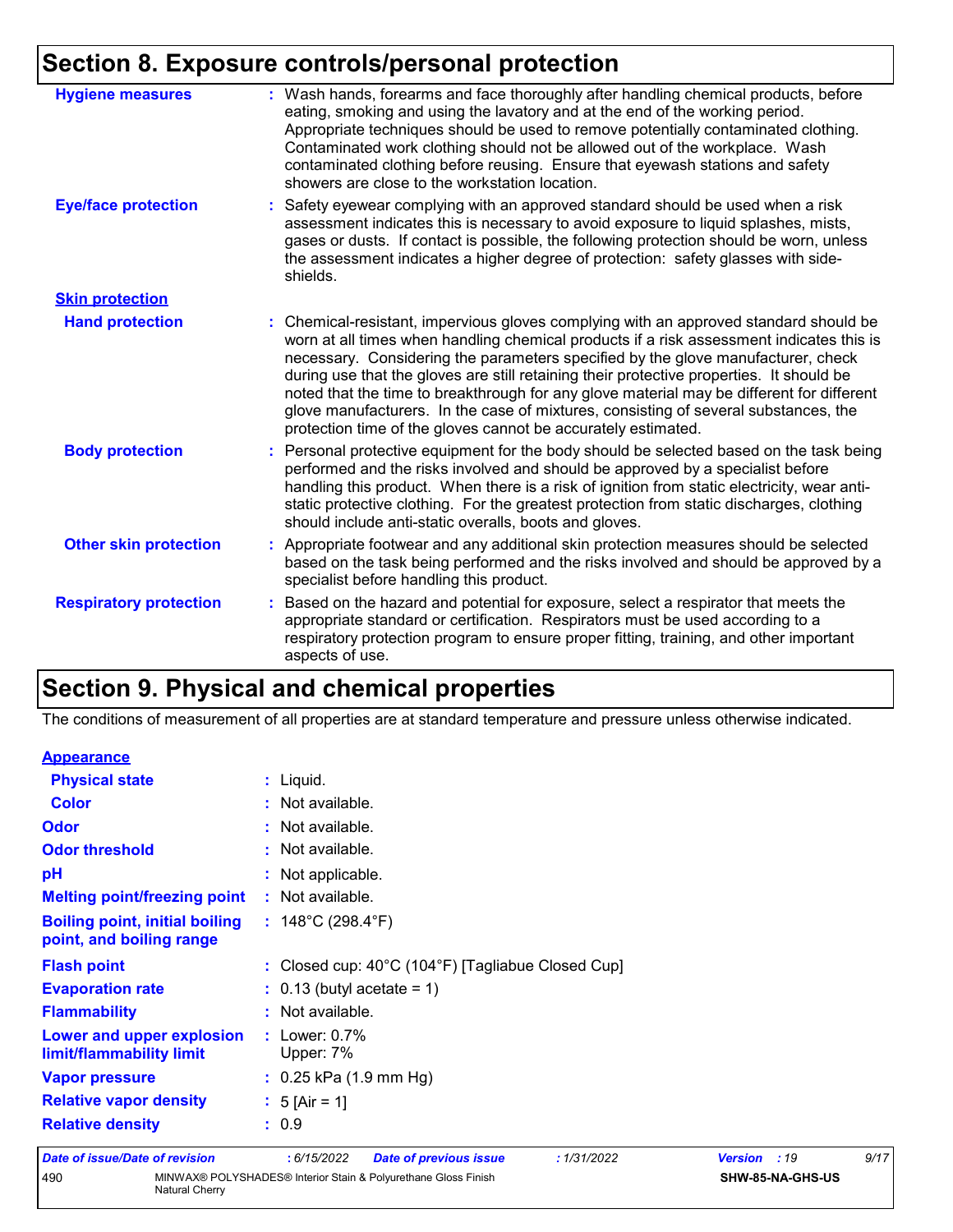## **Section 9. Physical and chemical properties**

| <b>Solubility</b>                                 |          | : Not available.                                                 |
|---------------------------------------------------|----------|------------------------------------------------------------------|
| <b>Partition coefficient: n-</b><br>octanol/water |          | : Not applicable.                                                |
| <b>Auto-ignition temperature</b>                  |          | : Not available.                                                 |
| <b>Decomposition temperature</b>                  | <b>A</b> | Not available.                                                   |
| <b>Viscosity</b>                                  |          | : Kinematic (40°C (104°F)): <20.5 mm <sup>2</sup> /s (<20.5 cSt) |
| <b>Molecular weight</b>                           |          | : Not applicable.                                                |
| <b>Aerosol product</b>                            |          |                                                                  |
| <b>Heat of combustion</b>                         |          | $: 20.161$ kJ/g                                                  |

## **Section 10. Stability and reactivity**

| <b>Reactivity</b>                                   | : No specific test data related to reactivity available for this product or its ingredients.                                                                                                                                               |
|-----------------------------------------------------|--------------------------------------------------------------------------------------------------------------------------------------------------------------------------------------------------------------------------------------------|
| <b>Chemical stability</b>                           | : The product is stable.                                                                                                                                                                                                                   |
| <b>Possibility of hazardous</b><br><b>reactions</b> | : Under normal conditions of storage and use, hazardous reactions will not occur.                                                                                                                                                          |
| <b>Conditions to avoid</b>                          | : Avoid all possible sources of ignition (spark or flame). Do not pressurize, cut, weld,<br>braze, solder, drill, grind or expose containers to heat or sources of ignition. Do not<br>allow vapor to accumulate in low or confined areas. |
| <b>Incompatible materials</b>                       | : Reactive or incompatible with the following materials:<br>oxidizing materials                                                                                                                                                            |
| <b>Hazardous decomposition</b><br>products          | : Under normal conditions of storage and use, hazardous decomposition products should<br>not be produced.                                                                                                                                  |

### **Section 11. Toxicological information**

### **Information on toxicological effects**

### **Acute toxicity**

| <b>Product/ingredient name</b> | <b>Result</b>                | <b>Species</b> | <b>Dose</b>              | <b>Exposure</b> |
|--------------------------------|------------------------------|----------------|--------------------------|-----------------|
| Zirconium 2-Ethylhexanoate     | ILD50 Dermal                 | Rabbit         | $>5$ g/kg                |                 |
|                                | LD50 Oral                    | Rat            | $>5$ g/kg                |                 |
| <b>Hydrotreated Heavy</b>      | <b>LC50 Inhalation Vapor</b> | Rat            | $8500$ mg/m <sup>3</sup> | 4 hours         |
| Petroleum Naphtha              |                              |                |                          |                 |
|                                | LD50 Oral                    | Rat            | >6 g/kg                  |                 |
| Cobalt 2-Ethylhexanoate        | LD50 Dermal                  | Rabbit         | $>5$ g/kg                |                 |
|                                | LD50 Oral                    | Rat            | $1.22$ g/kg              |                 |
| Methyl Ethyl Ketoxime          | ILD50 Oral                   | Rat            | $930$ mg/kg              |                 |

#### **Irritation/Corrosion**

| <b>Product/ingredient name</b> | Result                   | <b>Species</b> | <b>Score</b> | <b>Exposure</b> | <b>Observation</b> |
|--------------------------------|--------------------------|----------------|--------------|-----------------|--------------------|
| Methyl Ethyl Ketoxime          | I Eves - Severe irritant | Rabbit         |              | 100 uL          |                    |

#### **Sensitization**

Not available.

### **Mutagenicity**

Not available.

| Date of issue/Date of revision |                                                                                         | : 6/15/2022 | <b>Date of previous issue</b> | : 1/31/2022 | <b>Version</b> : 19 |                         | 10/17 |
|--------------------------------|-----------------------------------------------------------------------------------------|-------------|-------------------------------|-------------|---------------------|-------------------------|-------|
| 490                            | MINWAX® POLYSHADES® Interior Stain & Polyurethane Gloss Finish<br><b>Natural Cherry</b> |             |                               |             |                     | <b>SHW-85-NA-GHS-US</b> |       |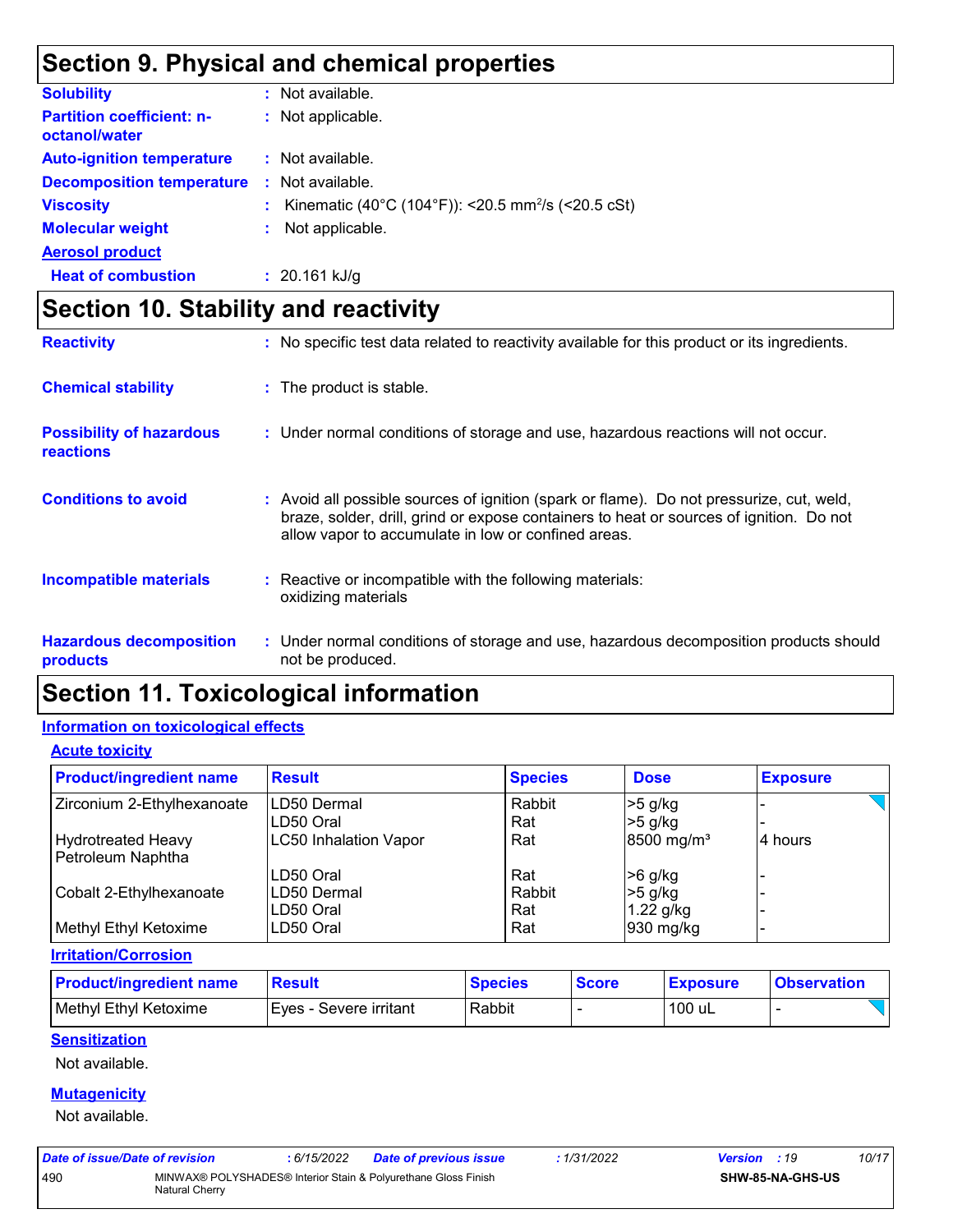### **Section 11. Toxicological information**

### **Carcinogenicity**

Not available.

### **Classification**

| <b>Product/ingredient name   OSHA</b> | <b>IARC</b> | <b>NTP</b>                                       |  |
|---------------------------------------|-------------|--------------------------------------------------|--|
| Cobalt 2-Ethylhexanoate               | 2B          | Reasonably anticipated to be a human carcinogen. |  |

### **Reproductive toxicity**

Not available.

#### **Teratogenicity**

Not available.

#### **Specific target organ toxicity (single exposure)**

| <b>Name</b>                          | <b>Category</b> | <b>Route of</b><br>exposure | <b>Target organs</b>            |
|--------------------------------------|-----------------|-----------------------------|---------------------------------|
| Light Aliphatic Hydrocarbon          | Category 3      |                             | Respiratory tract<br>irritation |
|                                      | Category 3      |                             | Narcotic effects                |
| Light Aliphatic Hydrocarbon          | Category 3      |                             | Respiratory tract<br>irritation |
|                                      | Category 3      |                             | Narcotic effects                |
| Med. Aliphatic Hydrocarbon Solvent   | Category 3      |                             | Respiratory tract<br>irritation |
|                                      | Category 3      |                             | Narcotic effects                |
| <b>Aliphatic Solvent</b>             | Category 3      |                             | Respiratory tract<br>irritation |
|                                      | Category 3      |                             | Narcotic effects                |
| Hydrotreated Heavy Petroleum Naphtha | Category 3      |                             | Respiratory tract<br>irritation |
|                                      | Category 3      |                             | Narcotic effects                |
| Mineral Spirits (Odorless)           | Category 3      |                             | Respiratory tract<br>irritation |
|                                      | Category 3      |                             | Narcotic effects                |
| Methyl Ethyl Ketoxime                | Category 1      |                             | upper respiratory<br>tract      |
|                                      | Category 3      |                             | Narcotic effects                |

#### **Specific target organ toxicity (repeated exposure)**

| <b>Name</b>                          | Category   | <b>Route of</b><br>exposure | <b>Target organs</b> |
|--------------------------------------|------------|-----------------------------|----------------------|
| Light Aliphatic Hydrocarbon          | Category 2 |                             |                      |
| Light Aliphatic Hydrocarbon          | Category 2 |                             |                      |
| Med. Aliphatic Hydrocarbon Solvent   | Category 1 |                             |                      |
| <b>Aliphatic Solvent</b>             | Category 2 |                             |                      |
| Hydrotreated Heavy Petroleum Naphtha | Category 2 |                             |                      |
| Mineral Spirits (Odorless)           | Category 2 |                             |                      |
| Methyl Ethyl Ketoxime                | Category 2 |                             | blood system         |

**Aspiration hazard**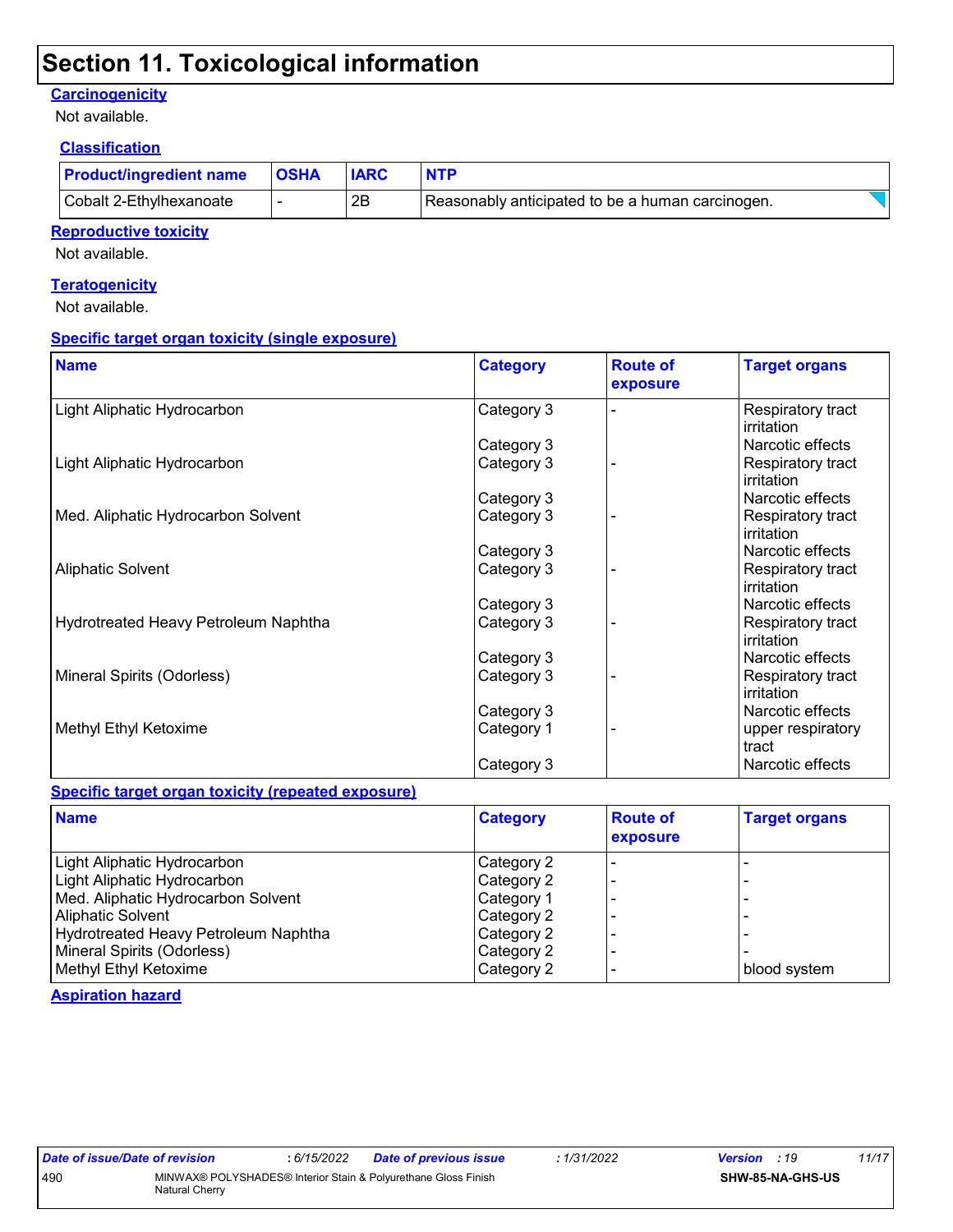## **Section 11. Toxicological information**

| <b>Name</b>                          | <b>Result</b>                         |
|--------------------------------------|---------------------------------------|
| Light Aliphatic Hydrocarbon          | <b>ASPIRATION HAZARD - Category 1</b> |
| Light Aliphatic Hydrocarbon          | <b>ASPIRATION HAZARD - Category 1</b> |
| Med. Aliphatic Hydrocarbon Solvent   | <b>ASPIRATION HAZARD - Category 1</b> |
| <b>Aliphatic Solvent</b>             | <b>ASPIRATION HAZARD - Category 1</b> |
| Hydrotreated Heavy Petroleum Naphtha | <b>ASPIRATION HAZARD - Category 1</b> |
| Mineral Spirits (Odorless)           | <b>ASPIRATION HAZARD - Category 1</b> |

| <b>Information on the likely</b><br>routes of exposure      | : Not available.                                                                                                                                                                                                                                                        |
|-------------------------------------------------------------|-------------------------------------------------------------------------------------------------------------------------------------------------------------------------------------------------------------------------------------------------------------------------|
| <b>Potential acute health effects</b>                       |                                                                                                                                                                                                                                                                         |
| <b>Eye contact</b>                                          | : No known significant effects or critical hazards.                                                                                                                                                                                                                     |
| <b>Inhalation</b>                                           | : Can cause central nervous system (CNS) depression. May cause drowsiness or<br>dizziness. May cause respiratory irritation.                                                                                                                                            |
| <b>Skin contact</b>                                         | : May cause an allergic skin reaction.                                                                                                                                                                                                                                  |
| <b>Ingestion</b>                                            | : Can cause central nervous system (CNS) depression. May be fatal if swallowed and<br>enters airways.                                                                                                                                                                   |
|                                                             | <b>Symptoms related to the physical, chemical and toxicological characteristics</b>                                                                                                                                                                                     |
| <b>Eye contact</b>                                          | : No specific data.                                                                                                                                                                                                                                                     |
| <b>Inhalation</b>                                           | : Adverse symptoms may include the following:<br>respiratory tract irritation<br>coughing<br>nausea or vomiting<br>headache<br>drowsiness/fatigue<br>dizziness/vertigo<br>unconsciousness<br>reduced fetal weight<br>increase in fetal deaths<br>skeletal malformations |
| <b>Skin contact</b>                                         | : Adverse symptoms may include the following:<br>irritation<br>redness<br>reduced fetal weight<br>increase in fetal deaths<br>skeletal malformations                                                                                                                    |
| <b>Ingestion</b>                                            | : Adverse symptoms may include the following:<br>nausea or vomiting<br>reduced fetal weight<br>increase in fetal deaths<br>skeletal malformations                                                                                                                       |
|                                                             | Delayed and immediate effects and also chronic effects from short and long term exposure                                                                                                                                                                                |
| <b>Short term exposure</b>                                  |                                                                                                                                                                                                                                                                         |
| <b>Potential immediate</b><br>effects                       | : Not available.                                                                                                                                                                                                                                                        |
| <b>Potential delayed effects</b>                            | : Not available.                                                                                                                                                                                                                                                        |
| Long term exposure<br><b>Potential immediate</b><br>effects | : Not available.                                                                                                                                                                                                                                                        |
| <b>Potential delayed effects</b>                            | : Not available.                                                                                                                                                                                                                                                        |
| Date of issue/Date of revision                              | $V$ arejon $\cdot$ 10<br>. 6/15/2022<br>Data of provious issue<br>.1/31/2022<br>12/1                                                                                                                                                                                    |

| Date of issue/Date of revision |                | : 6/15/2022 | <b>Date of previous issue</b>                                  | : 1/31/2022 | <b>Version</b> : 19     | 12/17 |
|--------------------------------|----------------|-------------|----------------------------------------------------------------|-------------|-------------------------|-------|
| 490                            | Natural Cherry |             | MINWAX® POLYSHADES® Interior Stain & Polyurethane Gloss Finish |             | <b>SHW-85-NA-GHS-US</b> |       |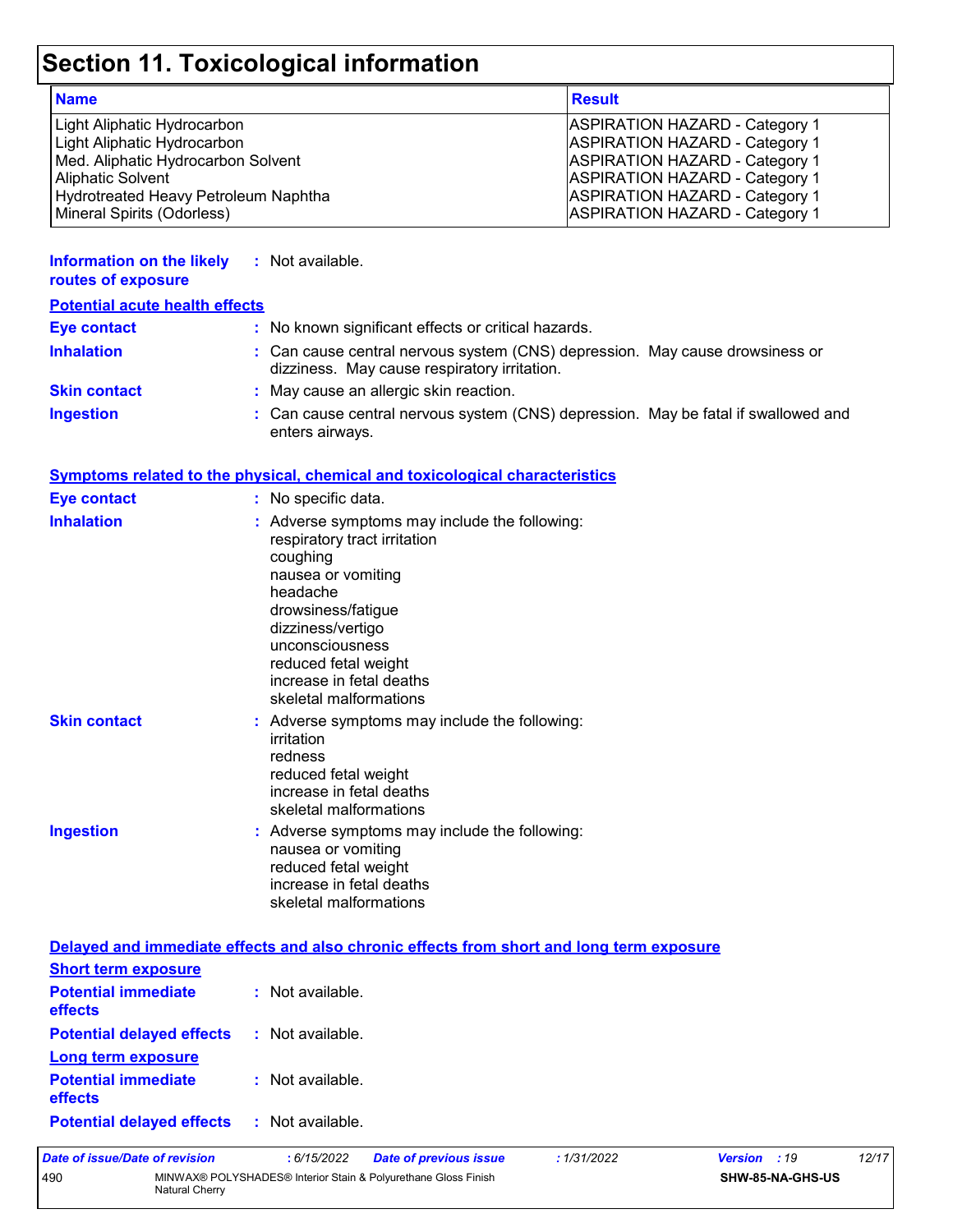### **Section 11. Toxicological information**

### **Potential chronic health effects**

Not available.

| <b>General</b>               | : May cause damage to organs through prolonged or repeated exposure. Once<br>sensitized, a severe allergic reaction may occur when subsequently exposed to very low<br>levels. |
|------------------------------|--------------------------------------------------------------------------------------------------------------------------------------------------------------------------------|
| <b>Carcinogenicity</b>       | : Suspected of causing cancer. Risk of cancer depends on duration and level of<br>exposure.                                                                                    |
| <b>Mutagenicity</b>          | : No known significant effects or critical hazards.                                                                                                                            |
| <b>Teratogenicity</b>        | : Suspected of damaging the unborn child.                                                                                                                                      |
| <b>Developmental effects</b> | : No known significant effects or critical hazards.                                                                                                                            |
| <b>Fertility effects</b>     | : May damage fertility.                                                                                                                                                        |

### **Numerical measures of toxicity Acute toxicity estimates**

Not available.

### **Section 12. Ecological information**

#### **Toxicity**

| <b>Product/ingredient name</b> | <b>Result</b>                      | <b>Species</b>                    | <b>Exposure</b> |
|--------------------------------|------------------------------------|-----------------------------------|-----------------|
| Light Aliphatic Hydrocarbon    | Acute LC50 2200 µg/l Fresh water   | <b>Fish - Lepomis macrochirus</b> | 4 days          |
| Light Aliphatic Hydrocarbon    | Acute LC50 2200 µg/l Fresh water   | <b>Fish - Lepomis macrochirus</b> | 4 days          |
| Aliphatic Solvent              | Acute LC50 2200 µg/l Fresh water   | <b>Fish - Lepomis macrochirus</b> | 4 days          |
| Mineral Spirits (Odorless)     | Acute LC50 2200 µg/l Fresh water   | <b>Fish - Lepomis macrochirus</b> | 4 days          |
| Methyl Ethyl Ketoxime          | Acute LC50 843000 µg/l Fresh water | <b>Fish - Pimephales promelas</b> | 96 hours        |

### **Persistence and degradability**

Not available.

#### **Bioaccumulative potential**

| <b>Product/ingredient name</b> | $LoaPow$ | <b>BCF</b>    | <b>Potential</b> |
|--------------------------------|----------|---------------|------------------|
| Zirconium 2-Ethylhexanoate     |          | 2.96          | low              |
| Hydrotreated Heavy             |          | 10 to 2500    | high             |
| Petroleum Naphtha              |          |               |                  |
| Cobalt 2-Ethylhexanoate        |          | 15600         | high             |
| Methyl Ethyl Ketoxime          |          | $12.5$ to 5.8 | low              |

### **Mobility in soil**

**Soil/water partition coefficient (KOC) :** Not available.

**Other adverse effects** : No known significant effects or critical hazards.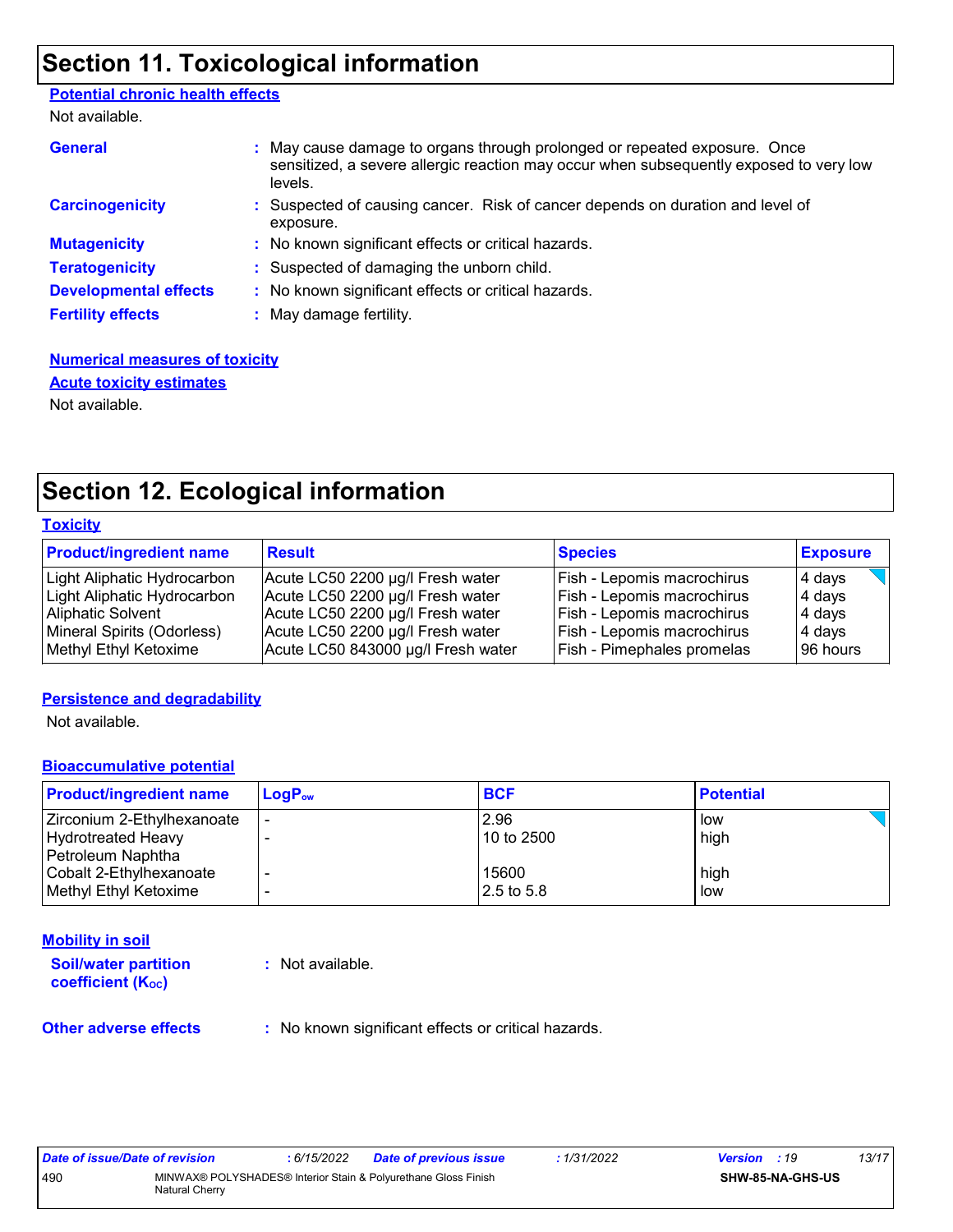### **Section 13. Disposal considerations**

#### **Disposal methods :**

The generation of waste should be avoided or minimized wherever possible. Disposal of this product, solutions and any by-products should at all times comply with the requirements of environmental protection and waste disposal legislation and any regional local authority requirements. Dispose of surplus and non-recyclable products via a licensed waste disposal contractor. Waste should not be disposed of untreated to the sewer unless fully compliant with the requirements of all authorities with jurisdiction. Waste packaging should be recycled. Incineration or landfill should only be considered when recycling is not feasible. This material and its container must be disposed of in a safe way. Care should be taken when handling emptied containers that have not been cleaned or rinsed out. Empty containers or liners may retain some product residues. Vapor from product residues may create a highly flammable or explosive atmosphere inside the container. Do not cut, weld or grind used containers unless they have been cleaned thoroughly internally. Avoid dispersal of spilled material and runoff and contact with soil, waterways, drains and sewers.

### **Section 14. Transport information**

|                                              | <b>DOT</b><br><b>Classification</b>                                                                                                                                                                                                                               | <b>TDG</b><br><b>Classification</b>                                                                                                                 | <b>Mexico</b><br><b>Classification</b> | <b>IATA</b>    | <b>IMDG</b>                                |
|----------------------------------------------|-------------------------------------------------------------------------------------------------------------------------------------------------------------------------------------------------------------------------------------------------------------------|-----------------------------------------------------------------------------------------------------------------------------------------------------|----------------------------------------|----------------|--------------------------------------------|
| <b>UN number</b>                             | <b>UN1263</b>                                                                                                                                                                                                                                                     | <b>UN1263</b>                                                                                                                                       | <b>UN1263</b>                          | <b>UN1263</b>  | <b>UN1263</b>                              |
| <b>UN proper</b><br>shipping name            | <b>PAINT</b>                                                                                                                                                                                                                                                      | <b>PAINT</b>                                                                                                                                        | <b>PAINT</b>                           | <b>PAINT</b>   | <b>PAINT</b>                               |
| <b>Transport</b><br>hazard class(es)         | 3                                                                                                                                                                                                                                                                 | 3                                                                                                                                                   | 3                                      | 3              | 3                                          |
| <b>Packing group</b>                         | $\  \ $                                                                                                                                                                                                                                                           | $\mathbf{III}$                                                                                                                                      | $\mathbf{III}$                         | $\mathbf{III}$ | $\mathbf{III}$                             |
| <b>Environmental</b><br>hazards              | No.                                                                                                                                                                                                                                                               | No.                                                                                                                                                 | No.                                    | No.            | No.                                        |
| <b>Additional</b><br><b>information</b>      | This product may<br>be re-classified as<br>"Combustible<br>Liquid," unless<br>transported by<br>vessel or aircraft.<br>Non-bulk<br>packages (less<br>than or equal to<br>119 gal) of<br>combustible<br>liquids are not<br>regulated as<br>hazardous<br>materials. | Product classified<br>as per the<br>following sections<br>of the<br>Transportation of<br>Dangerous Goods<br>Regulations:<br>2.18-2.19 (Class<br>3). |                                        |                | <b>Emergency</b><br>schedules F-E, S-<br>E |
|                                              | <b>ERG No.</b>                                                                                                                                                                                                                                                    | <b>ERG No.</b>                                                                                                                                      | <b>ERG No.</b>                         |                |                                            |
|                                              | 128                                                                                                                                                                                                                                                               | 128                                                                                                                                                 | 128                                    |                |                                            |
| <b>Date of issue/Date of revision</b><br>490 | : 6/15/2022<br>MINWAX® POLYSHADES® Interior Stain & Polyurethane Gloss Finish<br>Natural Cherry                                                                                                                                                                   | <b>Date of previous issue</b>                                                                                                                       | : 1/31/2022                            |                | 14/17<br>Version : 19<br>SHW-85-NA-GHS-US  |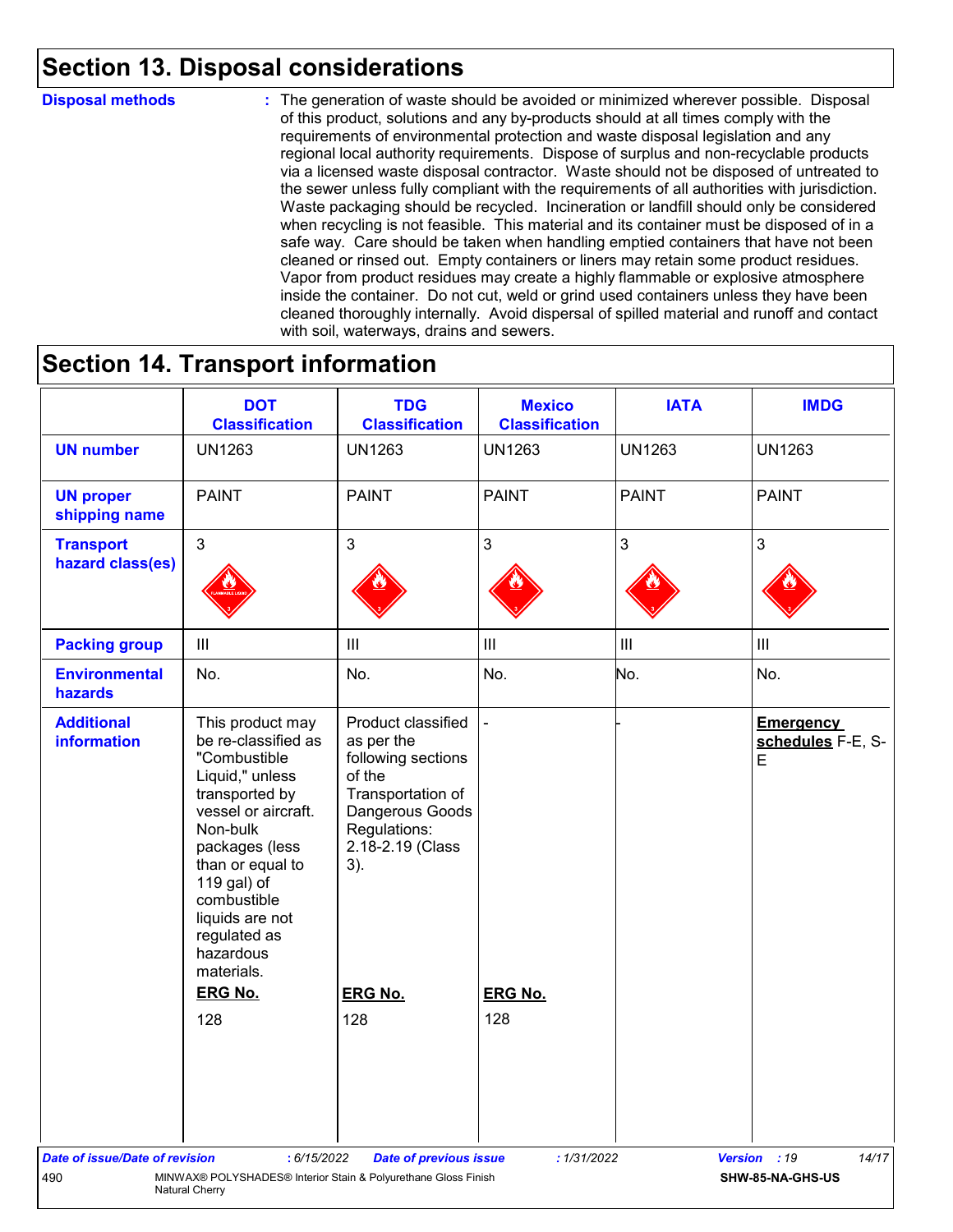### **Section 14. Transport information**

| <b>Special precautions for user :</b>                    | Multi-modal shipping descriptions are provided for informational purposes and do not<br>consider container sizes. The presence of a shipping description for a particular<br>mode of transport (sea, air, etc.), does not indicate that the product is packaged<br>suitably for that mode of transport. All packaging must be reviewed for suitability<br>prior to shipment, and compliance with the applicable regulations is the sole<br>responsibility of the person offering the product for transport. People loading and<br>unloading dangerous goods must be trained on all of the risks deriving from the<br>substances and on all actions in case of emergency situations. |
|----------------------------------------------------------|-------------------------------------------------------------------------------------------------------------------------------------------------------------------------------------------------------------------------------------------------------------------------------------------------------------------------------------------------------------------------------------------------------------------------------------------------------------------------------------------------------------------------------------------------------------------------------------------------------------------------------------------------------------------------------------|
| <b>Transport in bulk according</b><br>to IMO instruments | : Not available.                                                                                                                                                                                                                                                                                                                                                                                                                                                                                                                                                                                                                                                                    |

: Not available. **Proper shipping name :**

### **Section 15. Regulatory information**

### **SARA 313**

SARA 313 (40 CFR 372.45) supplier notification can be found on the Environmental Data Sheet.

### **California Prop. 65**

WARNING: This product contains chemicals known to the State of California to cause cancer and birth defects or other reproductive harm.

**International regulations**

| <b>International lists</b> | : Australia inventory (AIIC): Not determined.                |
|----------------------------|--------------------------------------------------------------|
|                            | China inventory (IECSC): Not determined.                     |
|                            | Japan inventory (CSCL): Not determined.                      |
|                            | Japan inventory (ISHL): Not determined.                      |
|                            | Korea inventory (KECI): Not determined.                      |
|                            | New Zealand Inventory of Chemicals (NZIoC): Not determined.  |
|                            | Philippines inventory (PICCS): Not determined.               |
|                            | Taiwan Chemical Substances Inventory (TCSI): Not determined. |
|                            | Thailand inventory: Not determined.                          |
|                            | Turkey inventory: Not determined.                            |
|                            | Vietnam inventory: Not determined.                           |

### **Section 16. Other information**

**Hazardous Material Information System (U.S.A.)**



**The customer is responsible for determining the PPE code for this material. For more information on HMIS® Personal Protective Equipment (PPE) codes, consult the HMIS® Implementation Manual.**

**Caution: HMIS® ratings are based on a 0-4 rating scale, with 0 representing minimal hazards or risks, and 4 representing significant hazards or risks. Although HMIS® ratings and the associated label are not required on SDSs or products leaving a facility under 29 CFR 1910.1200, the preparer may choose to provide them. HMIS® ratings are to be used with a fully implemented HMIS® program. HMIS® is a registered trademark and service mark of the American Coatings Association, Inc.**

**Procedure used to derive the classification**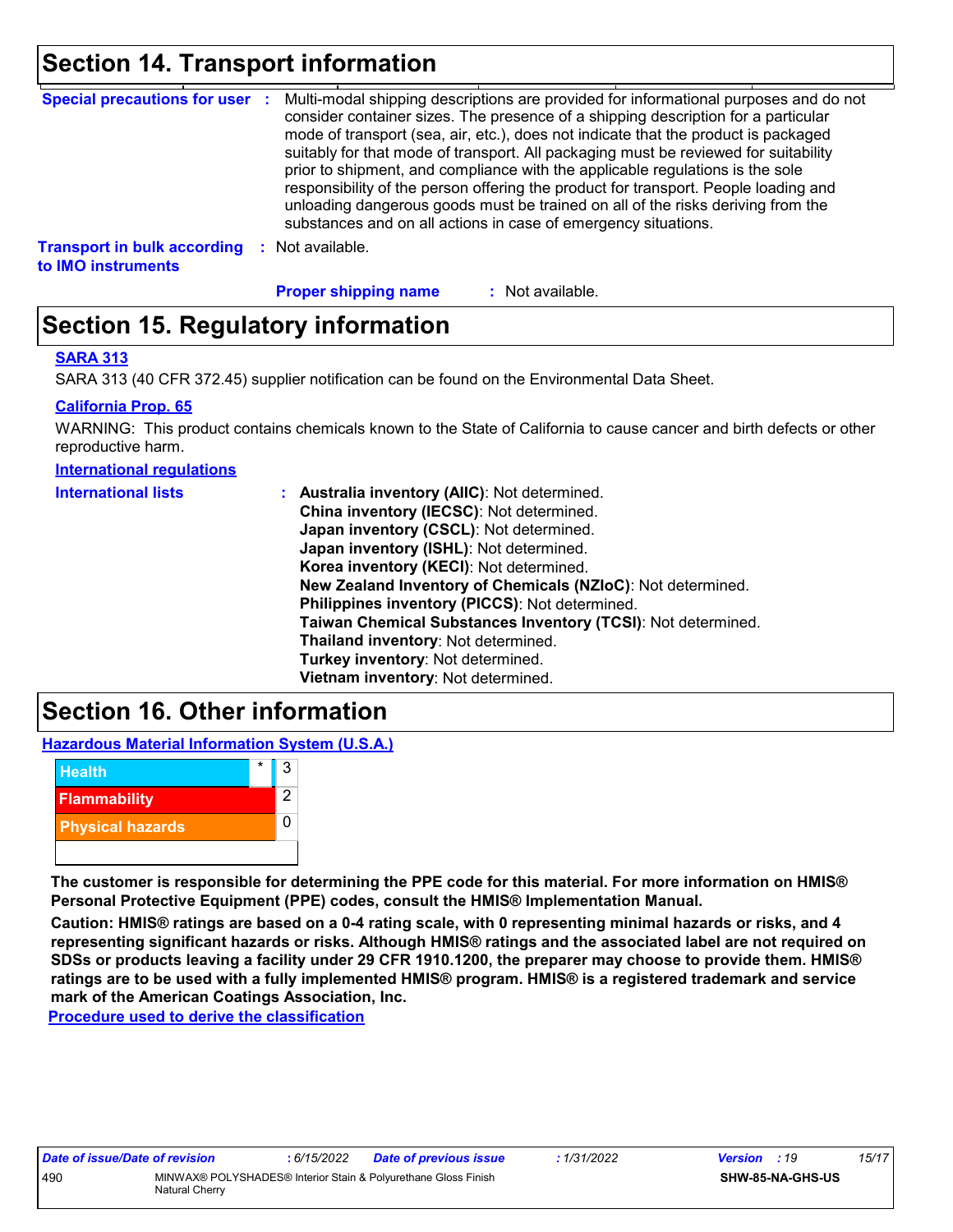### **Section 16. Other information**

| <b>Classification</b>                                                                                    | <b>Justification</b>                       |
|----------------------------------------------------------------------------------------------------------|--------------------------------------------|
| <b>FLAMMABLE LIQUIDS - Category 3</b>                                                                    | On basis of test data                      |
| <b>SKIN SENSITIZATION - Category 1</b>                                                                   | <b>Calculation method</b>                  |
| <b>CARCINOGENICITY - Category 2</b>                                                                      | Calculation method                         |
| TOXIC TO REPRODUCTION - Category 1B                                                                      | Calculation method                         |
| SPECIFIC TARGET ORGAN TOXICITY (SINGLE EXPOSURE) (Respiratory tract<br>irritation) - Category 3          | Calculation method                         |
| SPECIFIC TARGET ORGAN TOXICITY (SINGLE EXPOSURE) (Narcotic effects) -<br>Category 3                      | Calculation method                         |
| SPECIFIC TARGET ORGAN TOXICITY (REPEATED EXPOSURE) - Category 2<br><b>ASPIRATION HAZARD - Category 1</b> | l Calculation method<br>Calculation method |

#### **History**

| Date of printing                  | $\div$ 6/15/2022                                                                                                                                                                                                                                                                                                                                                                                                                                                                                                                                                                                               |
|-----------------------------------|----------------------------------------------------------------------------------------------------------------------------------------------------------------------------------------------------------------------------------------------------------------------------------------------------------------------------------------------------------------------------------------------------------------------------------------------------------------------------------------------------------------------------------------------------------------------------------------------------------------|
| Date of issue/Date of<br>revision | : 6/15/2022                                                                                                                                                                                                                                                                                                                                                                                                                                                                                                                                                                                                    |
| Date of previous issue            | : 1/31/2022                                                                                                                                                                                                                                                                                                                                                                                                                                                                                                                                                                                                    |
| Version                           | : 19                                                                                                                                                                                                                                                                                                                                                                                                                                                                                                                                                                                                           |
| <b>Key to abbreviations</b>       | $\therefore$ ATE = Acute Toxicity Estimate<br>BCF = Bioconcentration Factor<br>GHS = Globally Harmonized System of Classification and Labelling of Chemicals<br>IATA = International Air Transport Association<br>IBC = Intermediate Bulk Container<br>IMDG = International Maritime Dangerous Goods<br>LogPow = logarithm of the octanol/water partition coefficient<br>MARPOL = International Convention for the Prevention of Pollution From Ships, 1973<br>as modified by the Protocol of 1978. ("Marpol" = marine pollution)<br>$N/A = Not available$<br>SGG = Segregation Group<br>$UN = United Nations$ |

**Indicates information that has changed from previously issued version.**

### **Notice to reader**

**It is recommended that each customer or recipient of this Safety Data Sheet (SDS) study it carefully and consult resources, as necessary or appropriate, to become aware of and understand the data contained in this SDS and any hazards associated with the product. This information is provided in good faith and believed to be accurate as of the effective date herein. However, no warranty, express or implied, is given. The information presented here applies only to the product as shipped. The addition of any material can change the composition, hazards and risks of the product. Products shall not be repackaged, modified, or tinted except as specifically instructed by the manufacturer, including but not limited to the incorporation of products not specified by the manufacturer, or the use or addition of products in proportions not specified by the manufacturer. Regulatory requirements are subject to change and may differ between various locations and jurisdictions. The customer/buyer/user is responsible to ensure that his activities comply with all country, federal, state, provincial or local laws. The conditions for use of the product are not under the control of the manufacturer; the customer/buyer/user is responsible to determine the conditions necessary for the safe use of this product. The customer/buyer/user should not use the product for any purpose other than the purpose shown in the applicable section of this SDS without first referring to the supplier and obtaining written handling instructions. Due to the proliferation of sources for information such as manufacturer-specific SDS, the manufacturer cannot be responsible for SDSs obtained from any other source.**